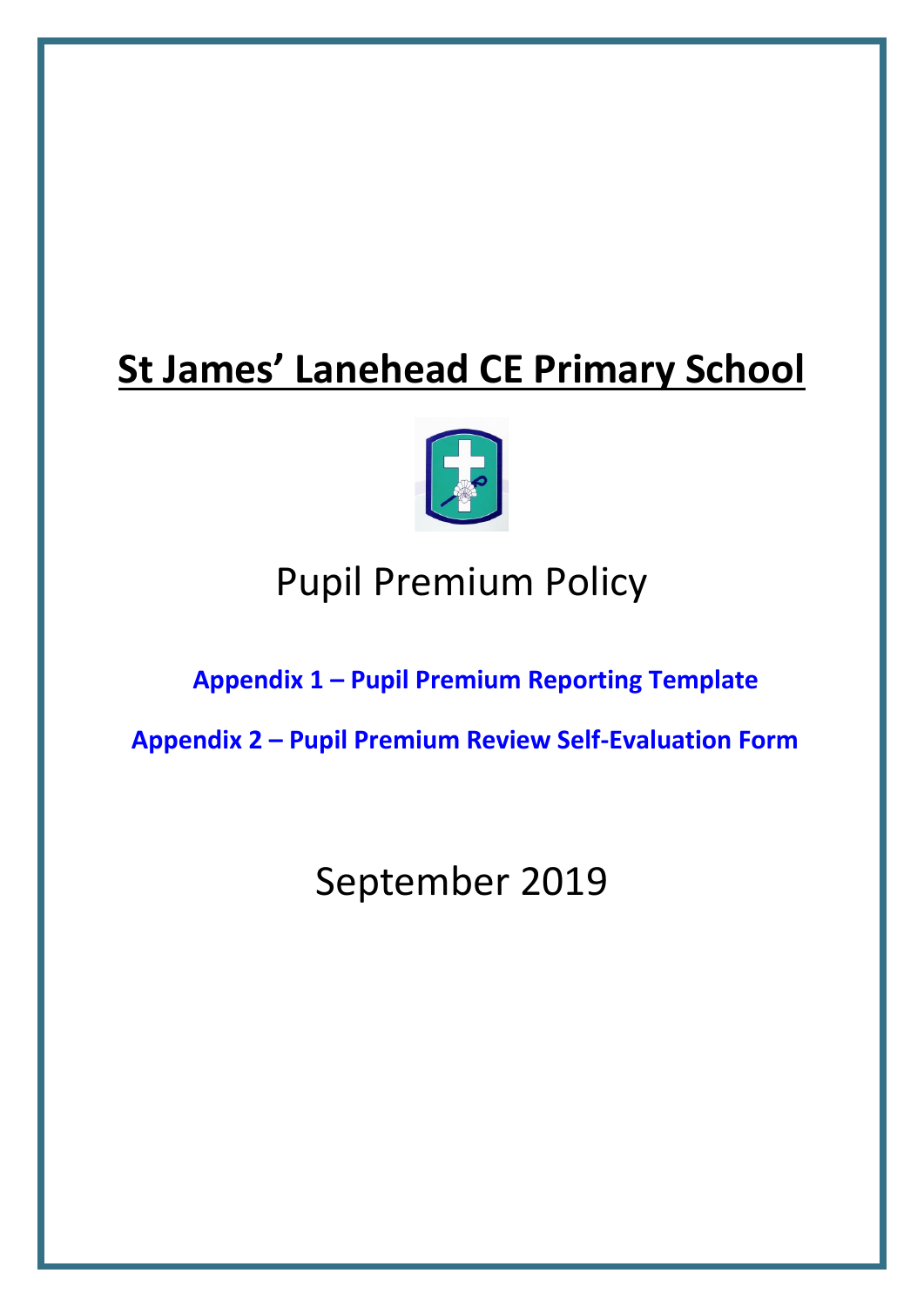#### **Contents:**

#### [Statement of intent](#page-2-0)

- 1. [Legal framework](#page-3-0)
- 2. [PPG allocation rates](#page-3-1)
- 3. [Objectives](#page-3-2)
- 4. [How PPG can be spent](#page-4-0)
- 5. [Our long-term strategy for success](#page-4-1)
- 6. [A tiered approach to PPG spending](#page-6-0)
- 7. [Use of the LAC and PLAC premiums](#page-6-1)
- 8. [Example interventions](#page-7-0)
- 9. [Use of the service pupil premium \(SPP\)](#page-8-0)
- 10. [Accountability](#page-9-0)
- 11. [Reporting](#page-9-1)
- 12. [Pupil premium reviews](#page-9-2)
- 13. [Overpayments](#page-10-0)
- 14. [Monitoring and review](#page-10-1)

#### **Appendices**

Appendix 1 – [Pupil Premium Reporting Template](#page-11-0)

Appendix 2 – [Pupil Premium Review Self-Evaluation Form](#page-13-0)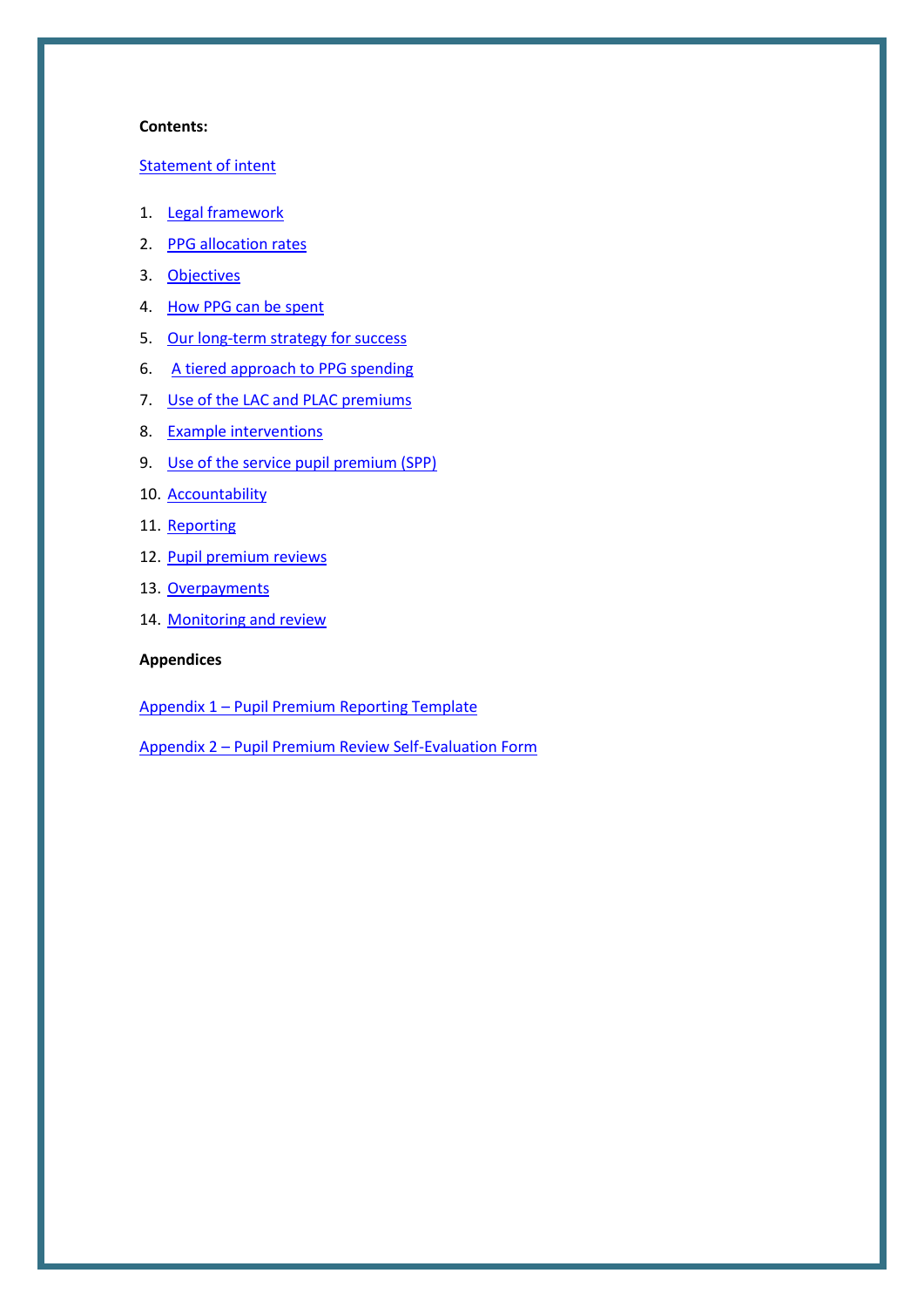#### <span id="page-2-0"></span>**Statement of intent**

At **St James Lanehead CE Primary School** , we believe that the highest possible standards can only be achieved by having the highest expectations of all learners.

Some pupils from disadvantaged backgrounds require additional support; therefore, we will use all the resources available to help them reach their full potential, including the pupil premium grant (PPG).

The PPG was created to provide funding for three key areas:

- Raising the attainment of disadvantaged pupils and closing the gap with their peers.
- Providing funding for LAC and previously LAC (PLAC).
- Supporting pupils with parents in the armed forces.

This policy outlines the amount of funding available, the school's strategy for spending the PPG effectively, and the procedures for ensuring the funding is allocated correctly.

#### **Signed by:**

Headteacher **Date:** 17.10.2019

g. a. thatly

Chair of governors **Date:** 17.10.2019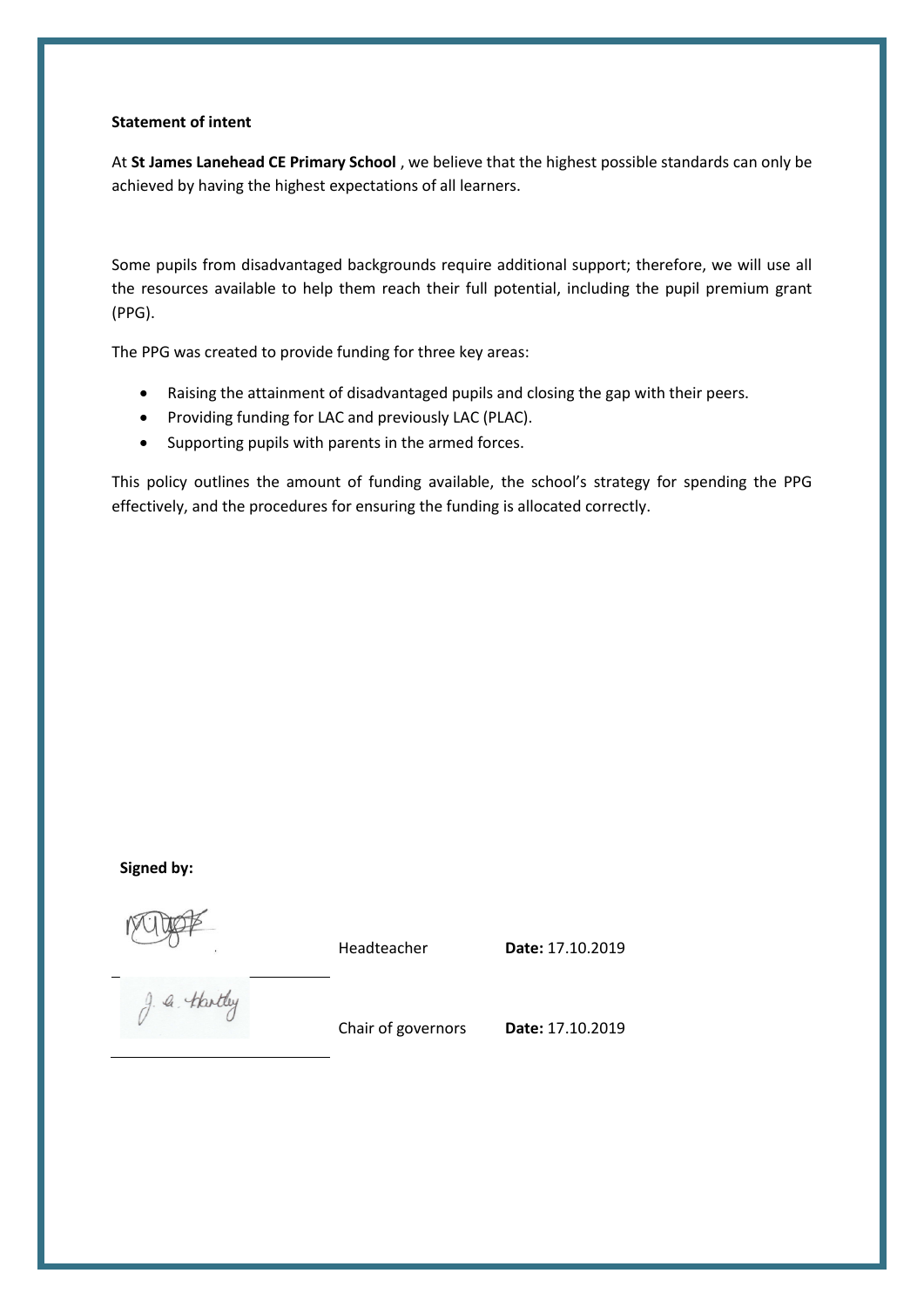#### <span id="page-3-0"></span>**1. Legal framework**

- 1.1. This policy has due regard to all relevant legislation and guidance including, but not limited to, the following:
	- Children Act 1989
	- Equality Act 2010
	- ESFA (2019) 'Pupil premium 2019 to 2020: conditions of grant'
	- DfE (2018) 'Promoting the education of looked-after children and previously looked-after children'
	- NCTL and the Teaching Schools Council (TSC) (2018) 'Effective pupil premium reviews'
	- MoD (2019) 'The Service Pupil Premium: what you need to know'
	- Education Endowment Foundation (EEF) (2019) 'The EEF Guide to the Pupil Premium'

#### <span id="page-3-1"></span>**2. PPG allocation rates**

2.1. For the academic year 2019 to 2020, grant allocations are as follows:

| <b>Disadvantaged pupils</b>                                                                                                                                                   | <b>PPG</b> amount per<br>pupil   |
|-------------------------------------------------------------------------------------------------------------------------------------------------------------------------------|----------------------------------|
| Pupils in Reception to Year 6 recorded as 'Ever 6 FSM'                                                                                                                        | £1,320                           |
| LAC as defined in the Children Act 1989 – children who are in the care of, or<br>provided with accommodation by, an English LA                                                | £2,300                           |
| PLAC who have ceased to be looked after by an LA in England or Wales<br>because of adoption, a special guardianship order, a child arrangements order<br>or a residence order | £2,300                           |
| Service children                                                                                                                                                              | <b>Grant amount per</b><br>pupil |
| Any pupil in Reception to Year 11 recorded as an 'Ever 6 service child' or in<br>receipt of a child pension from the MoD                                                      | £300                             |

#### <span id="page-3-2"></span>**Objectives**

- 2.2. To provide additional educational support to raise the achievement of pupils in receipt of the PPG.
- 2.3. To narrow the gap between the educational achievement of these pupils and their peers.
- 2.4. To address underlying inequalities, as far as possible, between pupils.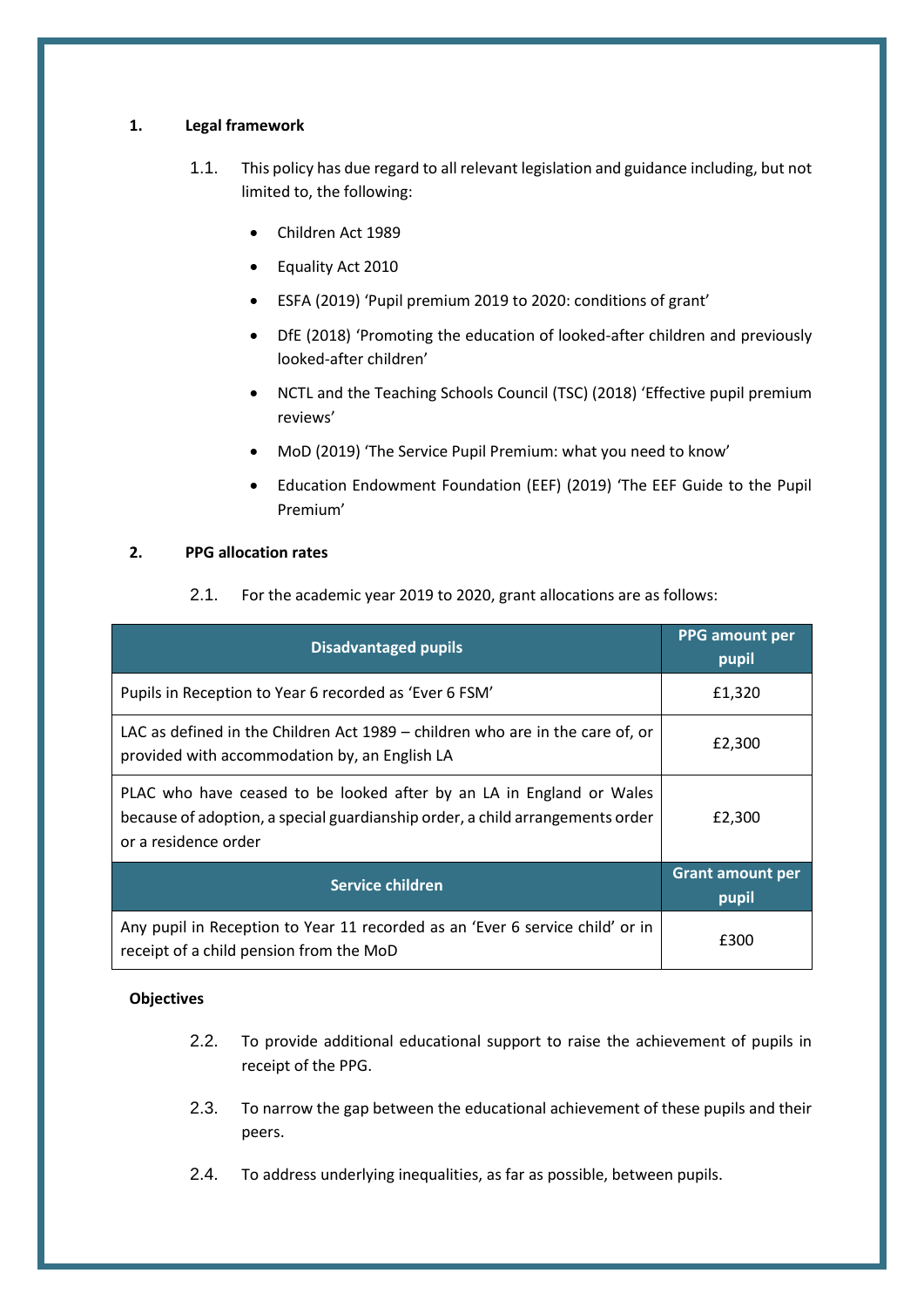- 2.5. To ensure that the PPG reaches the pupils who need it most.
- 2.6. To make a significant impact on the education and lives of these pupils.
- 2.7. To work in partnership with the parents/carers of pupils to collectively ensure pupils' success.

#### <span id="page-4-0"></span>**3. How PPG can be spent**

- 3.1. Under the terms of the PPG, the funding may be spent in the following ways:
	- For the purposes of the school, i.e. for the educational benefit of pupils registered at the school.
	- For the benefit of pupils registered at other maintained schools or academies.
	- On community facilities, i.e. services whose provision furthers any charitable purpose for the benefit of pupils at the school or their families, or people who live or work in the locality in which the school is situated.
- 3.2. If the PPG is not used within the academic year, some or all of it may be carried forward to the following year.

#### <span id="page-4-1"></span>**4. Our long-term strategy for success**

- 4.1. We maximise use of the PPG by:
	- Assigning a pupil premium lead who works with the SLT, Headteacher, SENDCO, School Business Manager and Governing Board to champion the educational needs of PPG recipients and ensure the implementation of this policy.
	- Ensuring PPG funding and spending can be identified within the school's budget.
	- Consulting the pupil premium lead, governors, staff and parents/carers when deciding how funds are spent.
	- Assessing the individual provisions required for each pupil in receipt of the PPG.
- 4.2. We have adopted a long-term **three-year**strategic plan, aligned to the wider school improvement strategy, which contains the following considerations:
	- **Expenditure**
	- **Recruitment**
	- Teaching practice
	- Staff development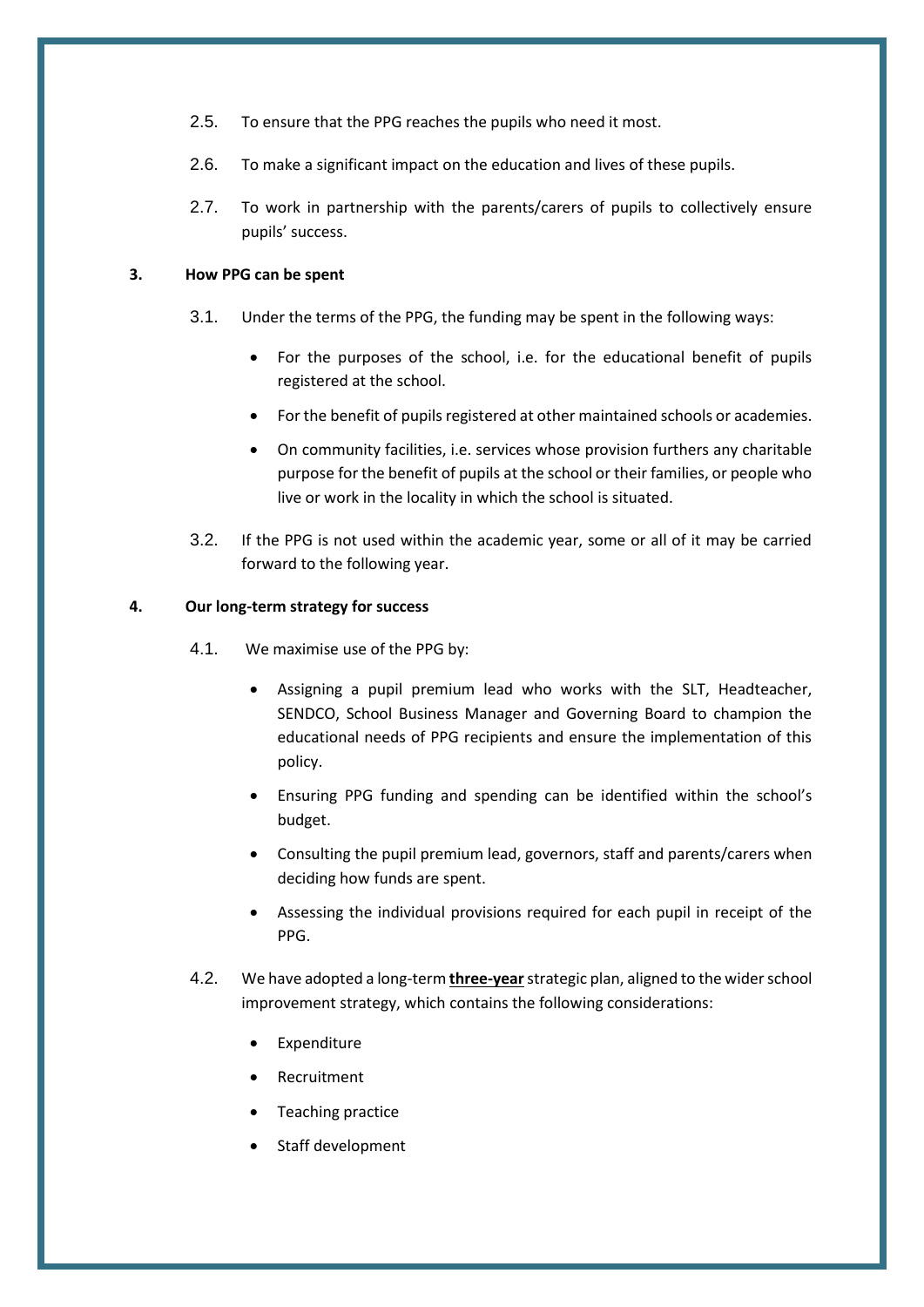- 4.3. We conduct light-touch **annual** reviews to inform the plan and form the school's pupil premium statement.
- 4.4. We explore evidence-based summaries of PPG use, such as the EEF's [Teaching and](https://educationendowmentfoundation.org.uk/evidence-summaries/teaching-learning-toolkit)  [Learning Toolkit,](https://educationendowmentfoundation.org.uk/evidence-summaries/teaching-learning-toolkit) to determine the best use of the funding.
- 4.5. The EEF's [Families of Schools Database](https://educationendowmentfoundation.org.uk/tools/families-of-schools-database) is consulted to learn about effective practice in similar schools.
- 4.6. We focus on approaches that:
	- Are individually tailored to the strengths and needs of each pupil.
	- Are consistent (based on agreed core principles and components) but also flexible and responsive.
	- Are evidence-based.
	- Are focussed on clear short-term goals providing opportunities for pupils to experience success.
	- Include regular, high-quality feedback from teaching staff.
	- Engage parents/carers in the agreement and evaluation of support arrangements (e.g. via pupils' personal education plans (PEP)).
	- Support pupil transition through the stages of education (e.g. from primary to secondary).
	- Raise aspirations through access to high-quality educational experiences.
	- Promote each pupil's awareness and understanding of their own thought process (metacognition) and help them to develop problem-solving strategies.
- 4.7. We choose approaches that emphasise:
	- Relationship-building, both with appropriate adults and with their peers.
	- An emotionally-intelligent approach to the setting of clear behaviour boundaries.
	- Increasing pupils' understanding of their emotions and identity.
	- Positive reinforcement.
	- Building self-esteem.
	- Relevance to the learner the approach relates to pupils' interests and make success matter to them.
	- A joined-up approach involving the pupil's social worker, carer, VSH and other relevant professionals.
	- A child-centred approach to assessment for learning.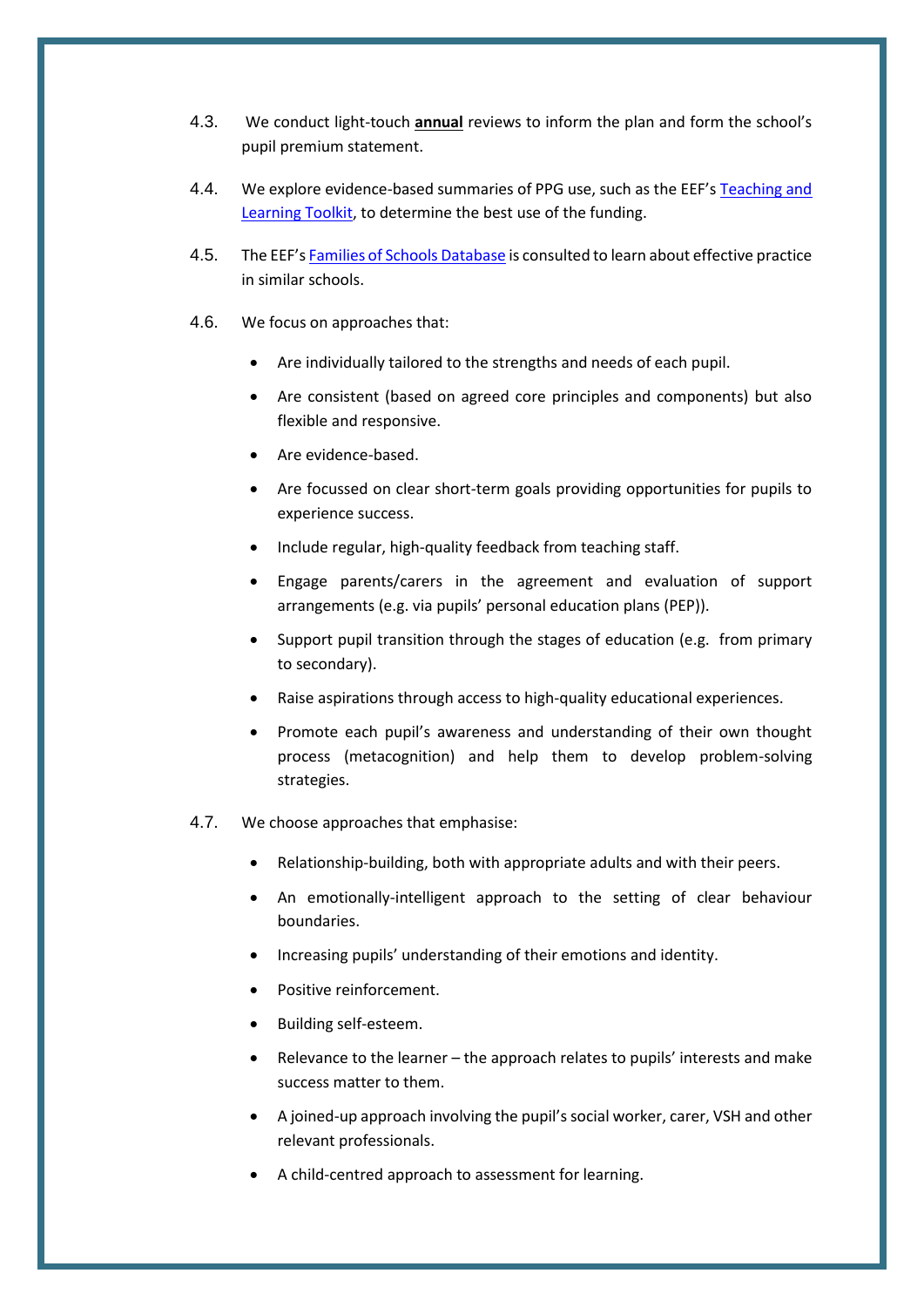#### <span id="page-6-0"></span>**5. A tiered approach to PPG spending**

- 5.1. We operate a tiered approach to PPG spending to ensure spending is both balanced and focussed. Spending priorities are as follows:
	- **1: Teaching**
	- **2: Targeted academic support**
	- **3: Wider strategies**
- 5.2. Ensuring effective teaching in every classroom is the priority for PPG spending. To achieve this, we spend the PPG in the following ways:
	- **Professional development**
	- **Recruitment and retention**
	- **Supporting early career teachers**
- 5.3. Evidence shows that targeted support has a positive impact and is a key component of effective PPG use. We may spend the PPG on targeted support in the following ways:
	- **Structured interventions**
	- **Small group tuition**
	- **One-to-one support**
- 5.4. Wider strategies are used to overcome non-academic barriers to success. We may spend the PPG on the following wider strategies:
	- **Behaviour support**
	- **Attendance initiatives**
	- **Parental sessions**
	- **Pastoral and parental workers in school**
	- **Mental Health first aid**

#### <span id="page-6-1"></span>**6. Use of the LAC and PLAC premiums**

- 6.1. The LAC premium is managed by the LA's designated virtual school head (VSH).
- 6.2. The premium is used to benefit a pupil's educational needs as described in their PEP.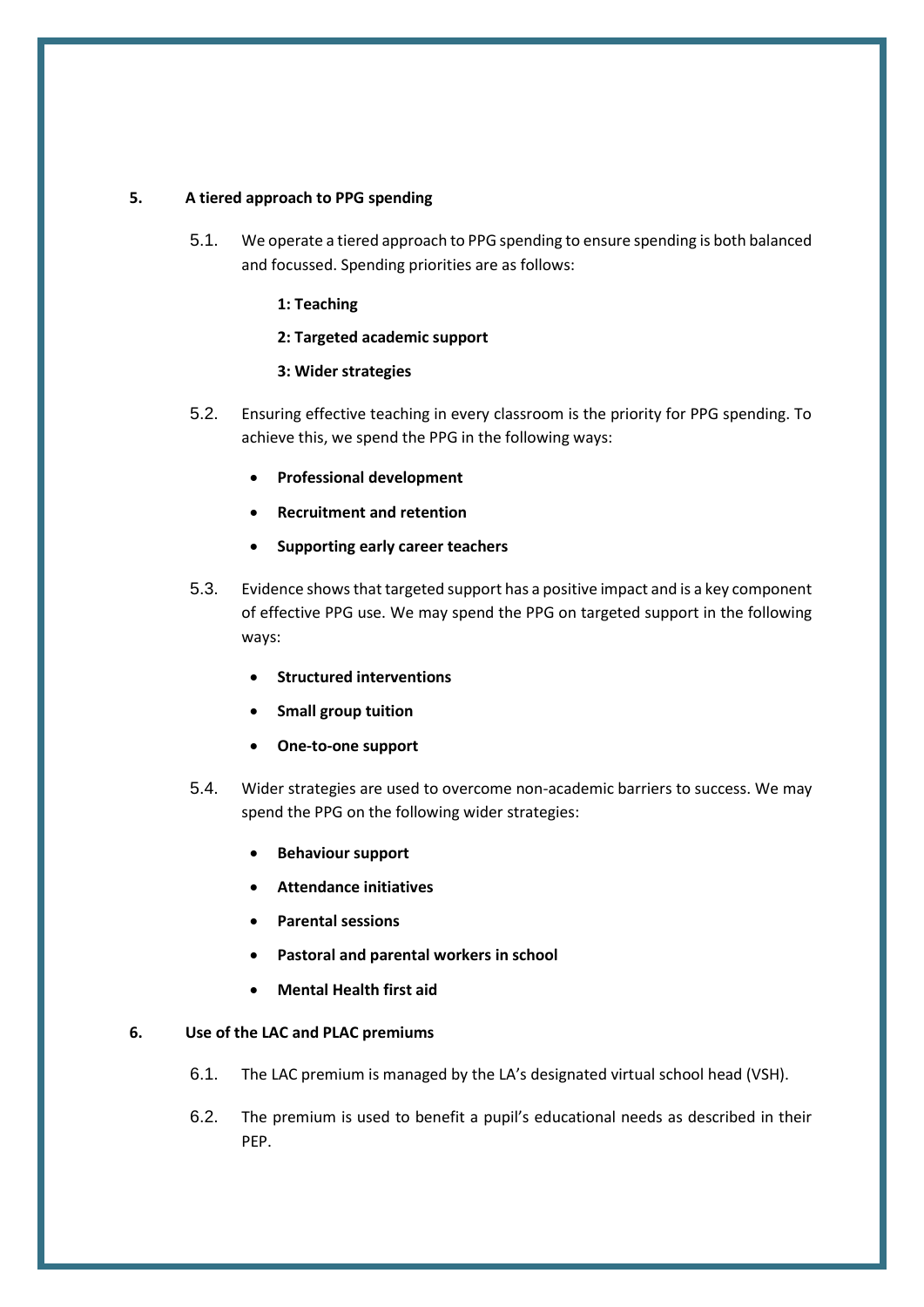- 6.3. To avoid any delays in providing support, the school works with the VSH to ensure that funding allocation is as simple as possible.
- 6.4. The LAC premium is used to facilitate a wide range of educational support for LAC.
- 6.5. The designated teacher and carers work with the VSH to gain a full understanding of each pupil's needs and to determine how to use the premium to effectively support each pupil.
- 6.6. The designated teacher works with the VSH to ensure that all available funding is spent.
- 6.7. PLAC premium is allocated directly to the school.
- 6.8. LAC premium and PLAC premium are not personal budgets for individual children; however, the VSH and the school may choose to allocate an amount of funding to an individual to support their needs.

#### <span id="page-7-0"></span>**7. Example interventions**

- 7.1. We may utilise the following achievement focussed interventions:
	- Providing one-to-one and small group work with experienced teachers to address pupils' specific knowledge gaps
	- Reducing class sizes to improve opportunities for effective teaching
	- Creating additional teaching and learning opportunities using TAs
	- Targeting English and maths teaching for pupils who are below age-related expectations
	- Targeting pupils who require additional help to reach age-related expectations
- 7.2. We may utilise the following teaching focussed interventions:
	- A half-hour weekly CPD slot for staff
	- A termly one-day teaching development programme delivered by external experts
	- Weekly individual coaching sessions to support teachers
- 7.3. We may utilise the following wellbeing focussed interventions:
	- **One-to-one counselling sessions**
	- **Occupational therapy-based interventions**
	- **Allocating funds to enable pupils to participate in extra-curricular activities**
- 7.4. We may utilise the following communication focussed interventions: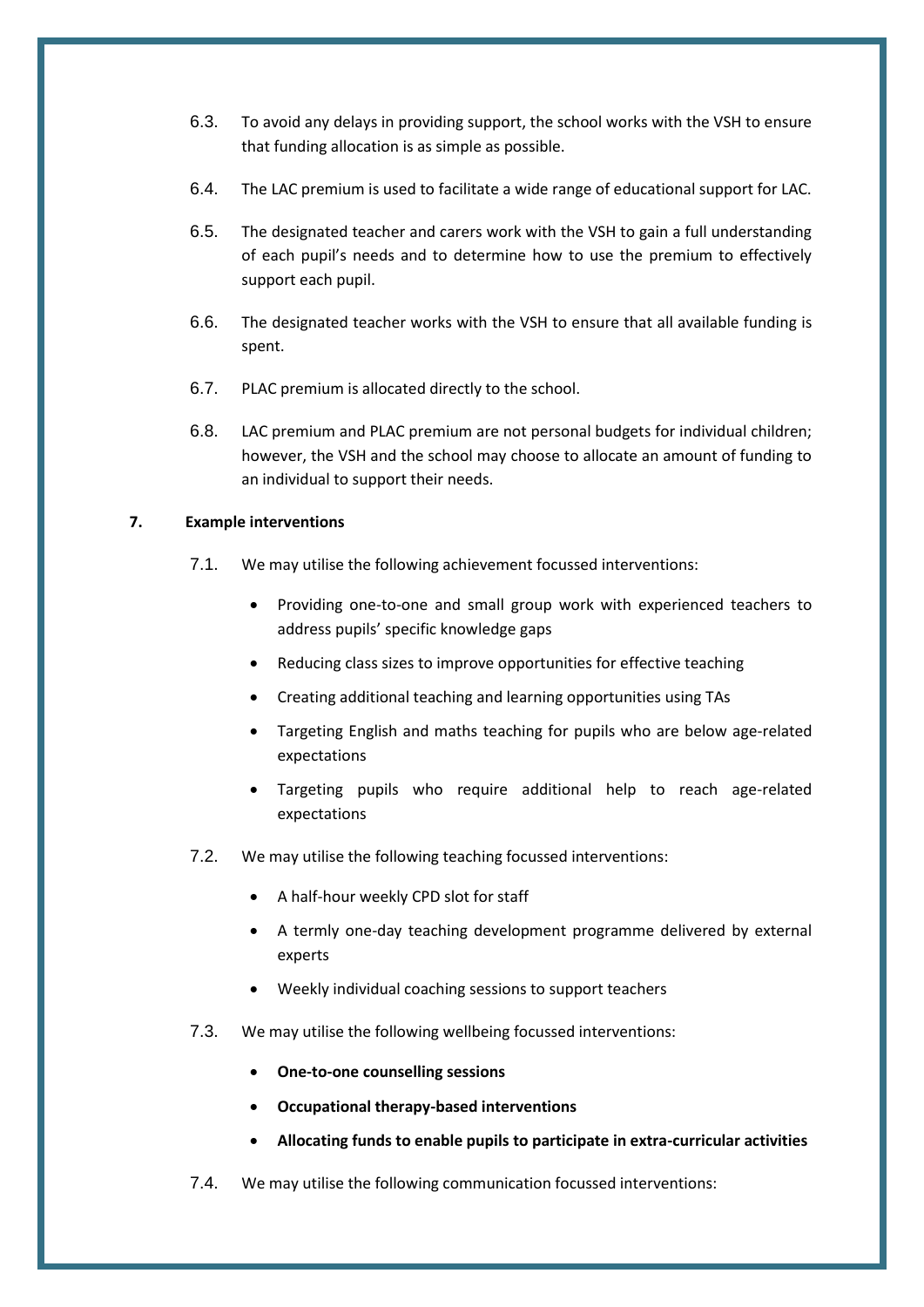- Vocabulary interventions for pupils with poor oral language and communication skills
- Support for pupils to access a range of offsite trips and experiences

#### <span id="page-8-0"></span>**8. Use of the service pupil premium (SPP)**

- 8.1. The SPP is provided to allow the school to provide pastoral support for service children during challenging times and to mitigate the negative impact of family mobility or parental deployment.
- 8.2. Pupils qualify for the SPP if they meet the following criteria:
	- One of their parents is serving in the regular armed forces
	- They have been registered as a 'service child' on the January school census at any point since 2014 (known as the 'Ever 6 service measure')
	- One of their parents died whilst serving in the armed forces and the pupil receives a pension under the armed forces compensation scheme or the war pensions scheme
	- They have a parent who is on full commitment as part of the full-time reserve service
- 8.3. The school does not combine the SPP with any other form of PPG.
- 8.4. SPP spending is accounted for separately to any other form of PPG.
- 8.5. The school may use the SPP for:
	- Providing pastoral support in the form of counselling, nurture groups, clubs, etc.
	- Improving the means of communication between the pupil and their deployed parents, such as introducing a 'Skype time club'.
	- Helping pupils to develop scrapbooks and diaries that can be shown to parents on their return.
	- Funding staff hours spent assisting the pupil when they join a new school as a result of a new posting.
	- School trips specifically for service children, such as military specific trips that allow pupils to join a wider community and better understand the role their service parent plays.
- 8.6. The school does not use the SPP to subsidise routine school activities.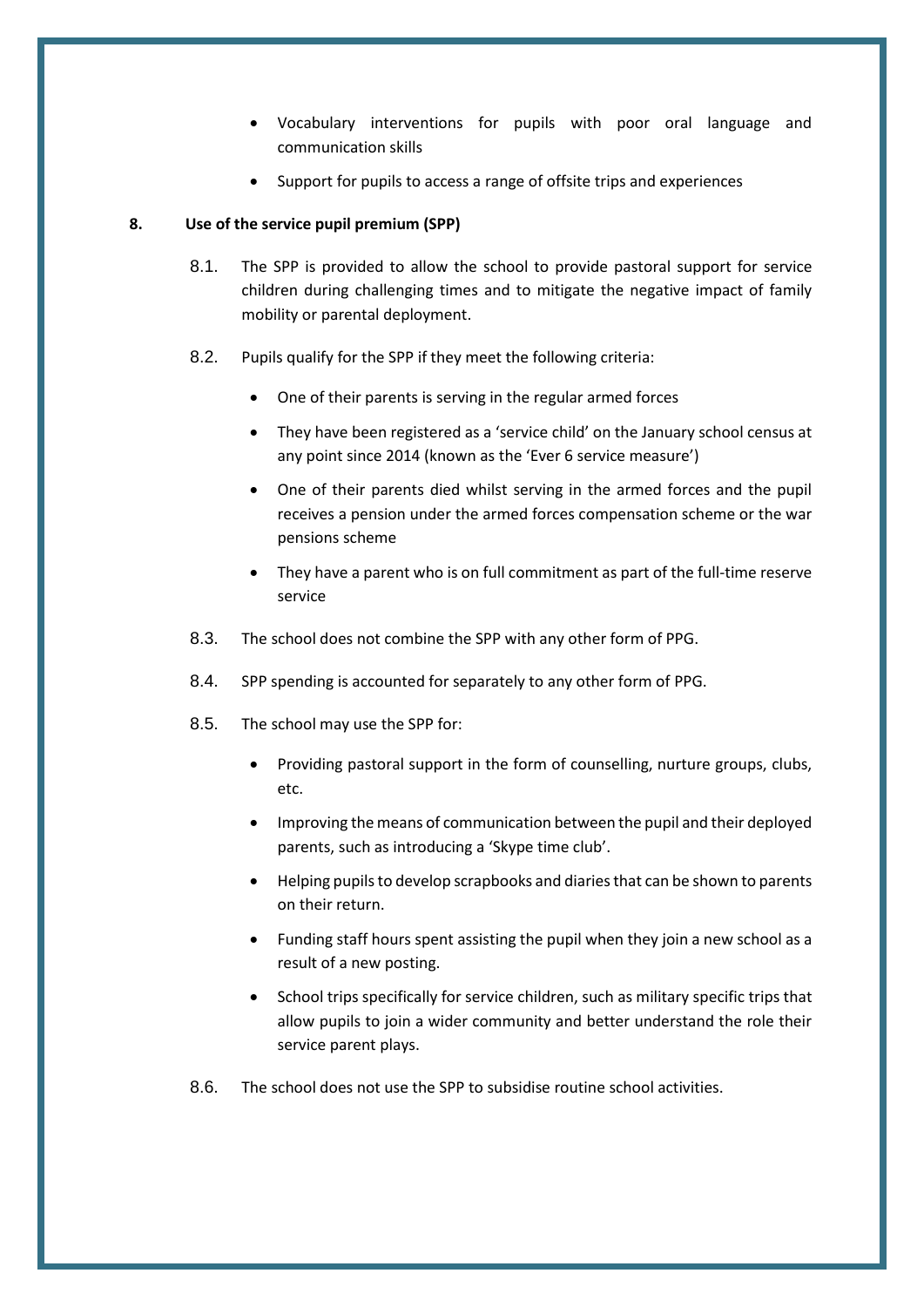#### <span id="page-9-0"></span>**9. Accountability**

- 9.1. Individual targets may be set for each pupil in receipt of the PPG and their progress towards achieving these targets is analysed at the end of interventions. Each pupil is monitored throughout the year.
- 9.2. The progress of pupils in receipt of the PPG is regularly discussed with teachers.
- 9.3. Ofsted inspections will report on the attainment and progress of disadvantaged pupils in receipt of the PPG.
- 9.4. The school is held to account for the spending of the SPP through the focus in Ofsted inspections on the progress and attainment of the wider pupil premium eligible cohort.
- 9.5. The school publishes its strategy for using the pupil premium on the school website.
- 9.6. The school publishes a link to the [school and college performance tables](https://www.compare-school-performance.service.gov.uk/) and the schools' performance tables page on the school website.

#### <span id="page-9-1"></span>**10. Reporting**

- 10.1. The **headteacher** reports **annually** to the governing board and parents/carers regarding how effective PPG spending has been and what impact has been made.
- 10.2. The impact of PPG spending, in terms of improving educational outcomes and cost effectiveness, is monitored, evaluated and reviewed by the **headteacher** and the **governing board**.
- 10.3. The EEF's [DIY Evaluation](https://educationendowmentfoundation.org.uk/tools/diy-guide/getting-started/) Guide is used to measure the impact of our spending.
- 10.4. Information regarding PPG spending is published on the school website.
- 10.5. For parents/carers of pupils in receipt of PPG, personal information is sent home in pupils' progress reports. This information informs the development of additional or alternative strategies and interventions to further improve the attainment of these pupils.

#### <span id="page-9-2"></span>**11. Pupil premium reviews**

11.1. If disadvantaged pupils are not meeting expected levels, or slow progress means they are failing to realise their full potential, the school will consider undertaking a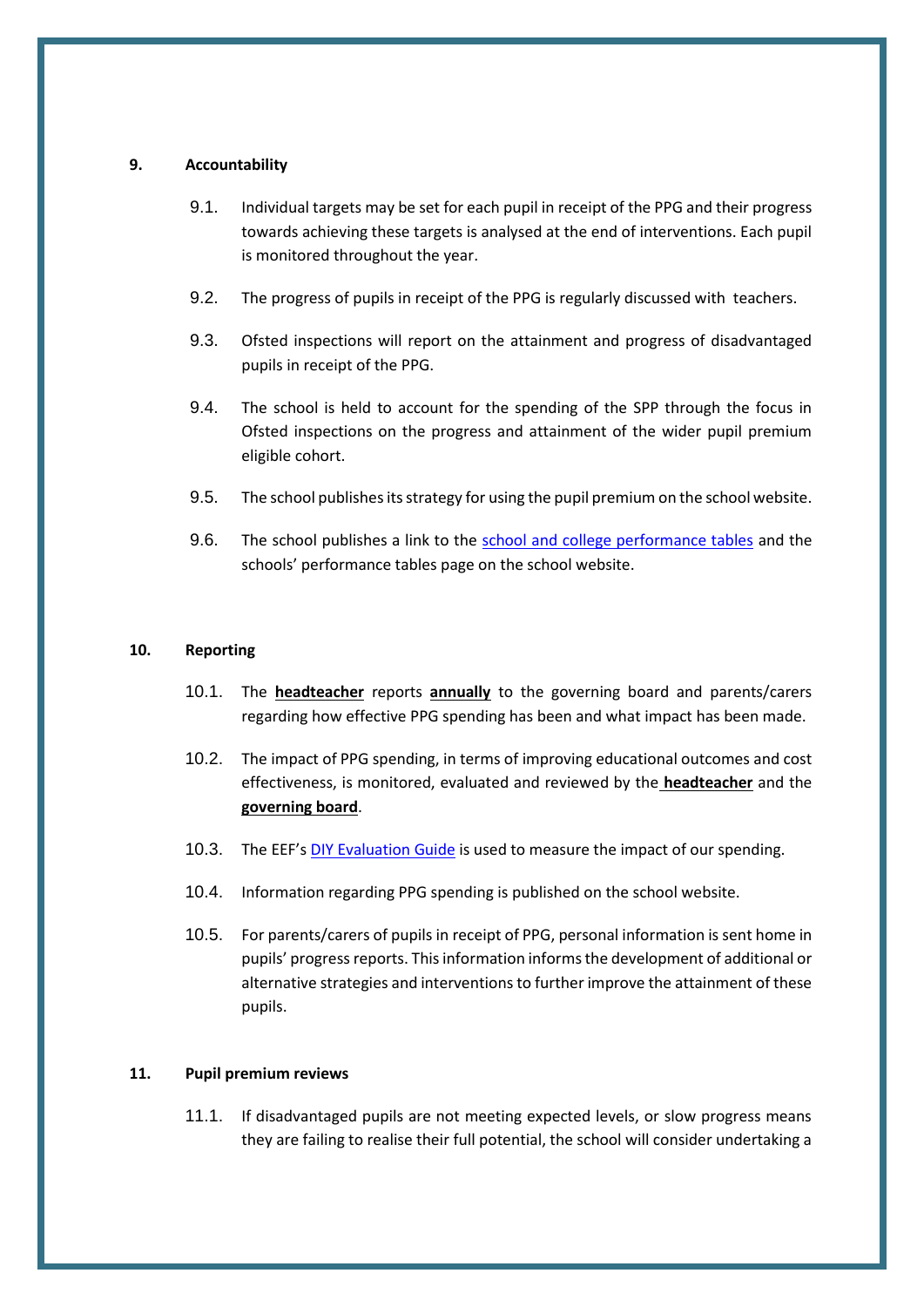pupil premium review to objectively review the pupil premium strategy and identify ways to use the PPG more effectively.

- 11.2. If requested to do so by Ofsted, the LA or the DfE, the school will commission a pupil premium review.
- 11.3. The review will be undertaken in partnership with an experienced, independent system leader with a proven track record in improving outcomes for disadvantaged pupils.
- 11.4. The cost will reflect the DfE's guideline that day rates for external reviews should reflect pay and expenses for a senior leader, including any costs incurred by their school to release them.
- 11.5. Where costs are prohibitive, the school will consider the use of a joint review with local schools.
- 11.6. The school may pay an additional cost for the brokerage service providing the reviewer.
- 11.7. In advance of the review, the school will complete the Pupil Premium Review Self-Evaluation Form available in the appendices.
- 11.8. At the end of the review, the school will have an improved strategy and plans to implement it.

#### <span id="page-10-0"></span>**12. Overpayments**

12.1. The school will repay any overpayment of PPG by the LA.

#### <span id="page-10-1"></span>**13. Monitoring and review**

- 13.1. The **headteacher** and **SBM** are responsible for reviewing this policy **annually**.
- 13.2. The next scheduled review date is **September 2020**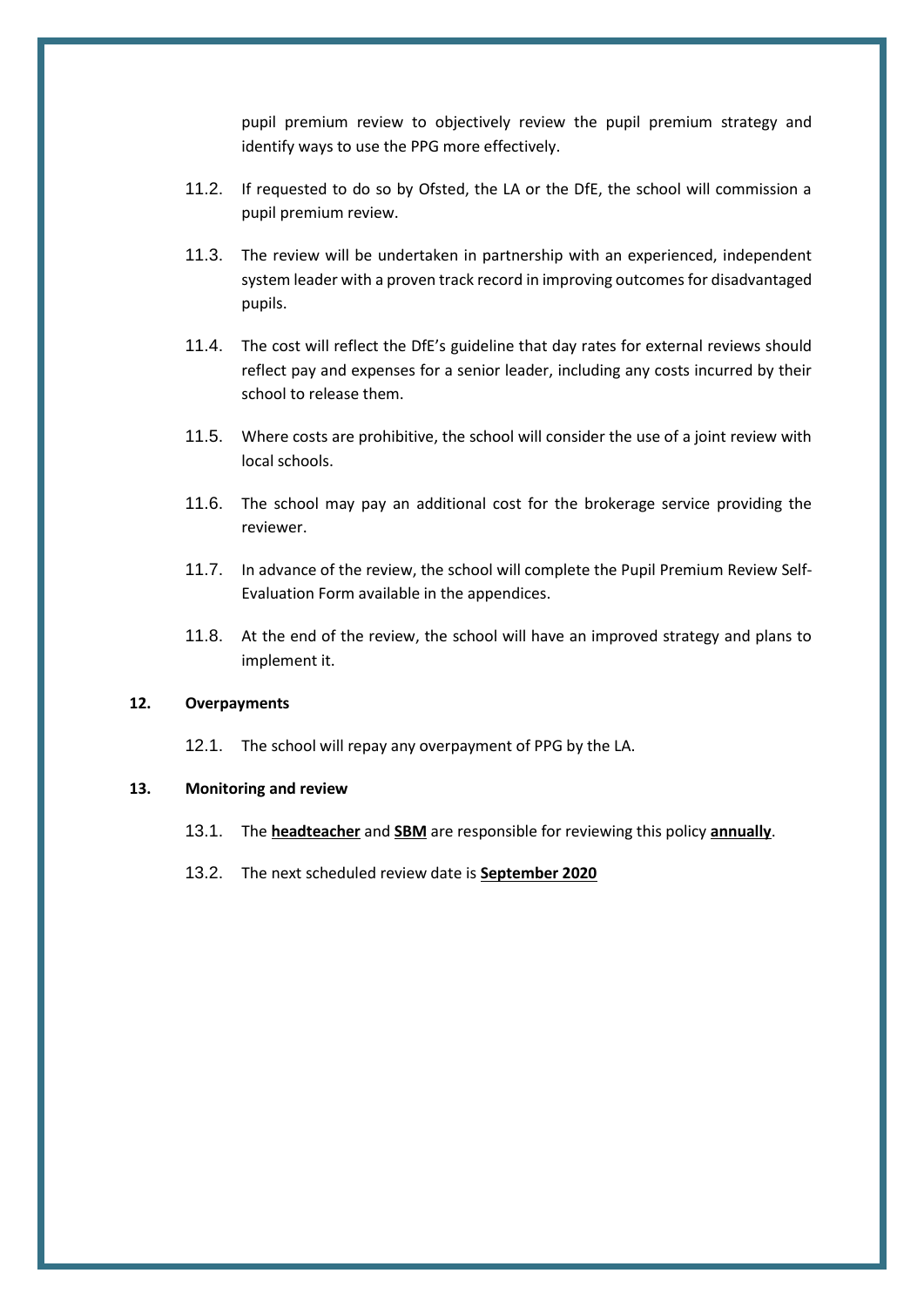#### **Pupil Premium Reporting**

<span id="page-11-0"></span>

| <b>Funding information</b>                            |                                                                                |  |  |
|-------------------------------------------------------|--------------------------------------------------------------------------------|--|--|
| Academic year                                         | 2019 - 2020                                                                    |  |  |
| Total number of pupils on roll                        | 274                                                                            |  |  |
| Total number of pupils eligible for PPG               | 62 (22%) we also have a number of pupils who<br>are considered as 'vulnerable' |  |  |
| Amount of PPG received per pupil                      | £1,320                                                                         |  |  |
| Number of pupils eligible for LAC and PLAC<br>premium | 2(0.7%)                                                                        |  |  |
| <b>Total LAC and PLAC premium received</b>            | £6,900                                                                         |  |  |
| Number of pupils eligible for service premium         | 3(1%)                                                                          |  |  |
| <b>Total service premium received</b>                 | £1,200                                                                         |  |  |
| <b>Total PPG received</b>                             | £111,540                                                                       |  |  |

**Summaries and reviews of PPG spending in previous academic years are available on the school website. It is worth noting that we now have a new PPG lead in the school for 2019.** 

**Outcomes 2018-2019**

#### **EYFS**

More pupils are coming into the school with low speech and language communication. Therefore the school is focussing resources upon communication and language and PSED. The impact of this provision is evident through the significant increase in the proportion of children attaining the expected standard in reading, writing and mathematics. Disadvantaged pupils enter EYFS significantly below their non-disadvantaged peers, the gap in 2018-2019 was narrowed considerably over the course of the year. Within school there is a clear Focus upon PSED with disadvantaged pupils in EYFS.

Within reading and writing disadvantaged pupils enter the school significantly lower than their non disadvantaged peers. The gaps between disadvantaged pupils in writing widened over the year. Non disadvantaged pupils are attaining lower than their peers in EYFS within Mathematics.

#### **Key Stage 1**

**Reading** – no disadvantaged children reached greater depth.

Areas for investigation – why are disadvantaged pupils performing less well than their non – disadvantaged peers?

**Writing** - no disadvantaged children reached greater depth.

Areas for investigation – why are disadvantaged pupils performing less well than their non – disadvantaged peers?

**Mathematics** - no disadvantaged children reached greater depth.

Areas for investigation – why are disadvantaged pupils performing less well than their non – disadvantaged peers?

#### **Key Stage 2**

**Reading** – whilst there was a gap of 9% between disadvantaged and non-disadvantaged children working at the expected standard, the gap between the two groups in terms of working at greater depth has been reduced and is in favour of disadvantaged children.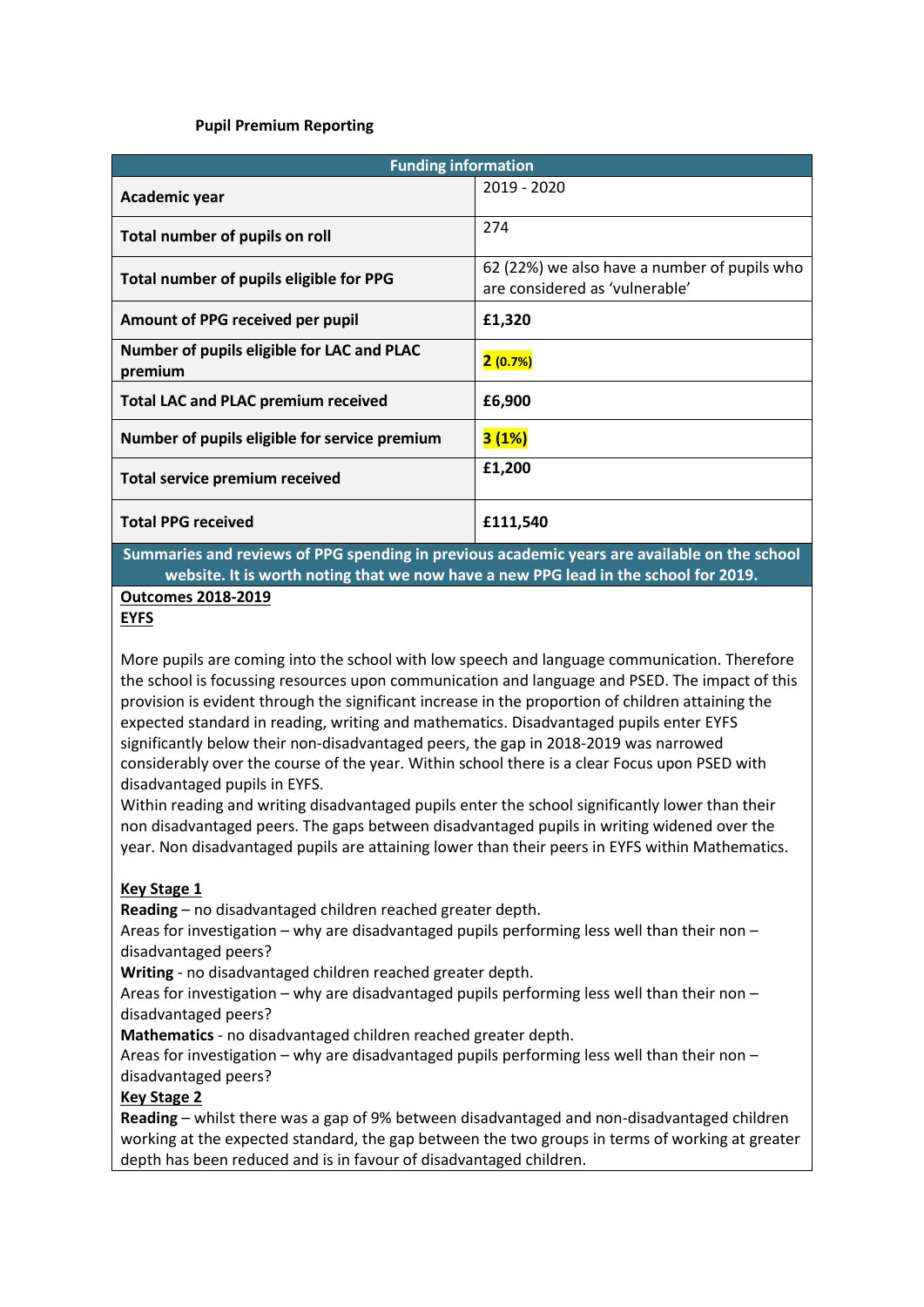**Writing** – 10% more disadvantaged children achieved greater depth than their non-disadvantaged children.

**Areas for investigation** – why are disadvantaged pupils performing less well than their non – disadvantaged peers at the expected standard?

**Mathematics –** there is a gap of 1% between disadvantaged children and non – disadvantaged children working at the expected standard ( in favour for of the disadvantaged children ) the gap between the two groups in terms of working at greater depth is wider with 5% more nondisadvantaged children achieving greater depth

**Areas for investigation** – why are disadvantaged pupils performing less well than their non – disadvantaged peers at the greater depth?

#### **Whole school**

- Attendance is in line with the national picture this is as a result of the pastoral support.
- Behaviour is Good
- SIAMS inspection May 2019 documented that the school lives out the mission statement.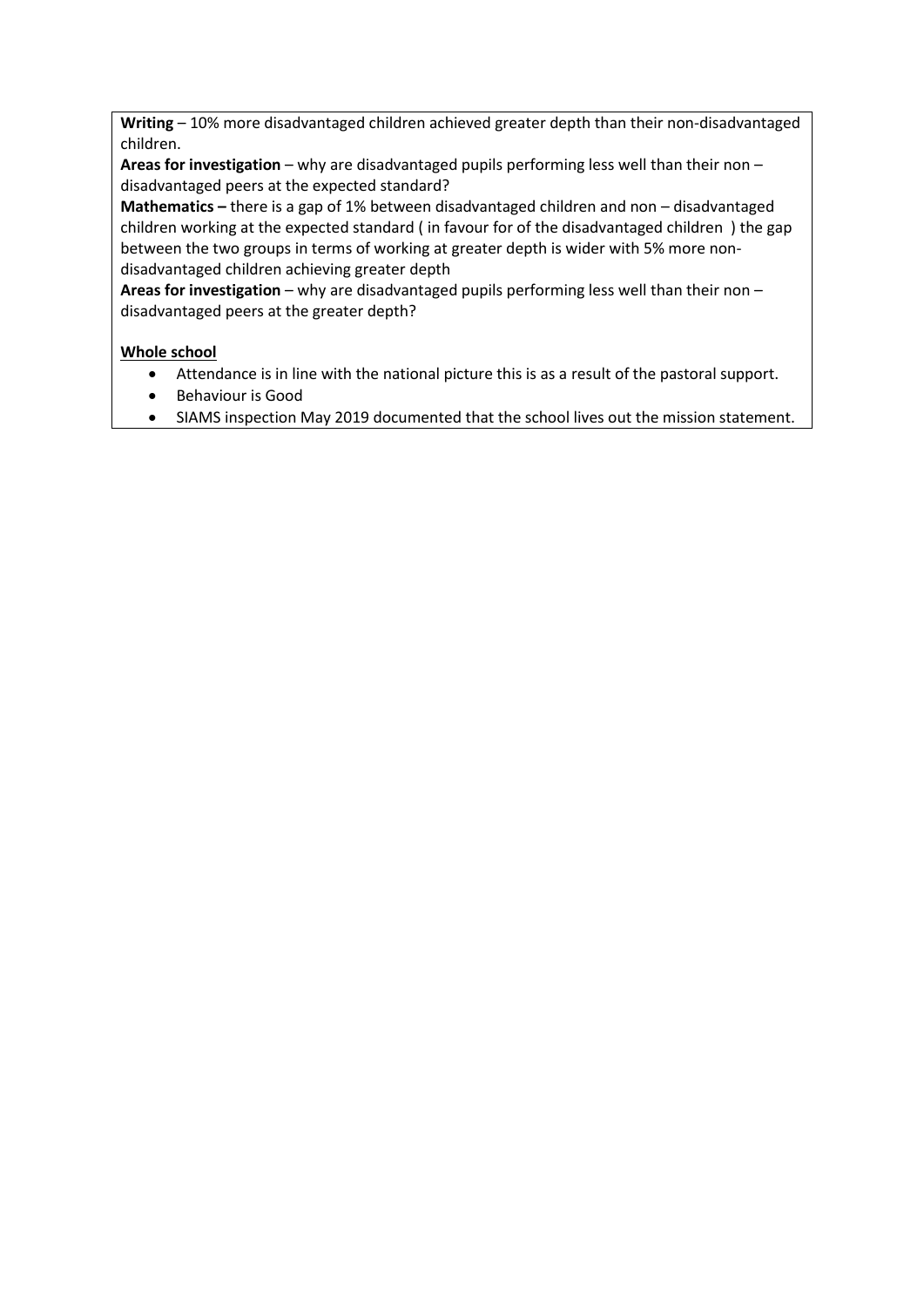#### **Pupil Premium Review Self-Evaluation Form**

<span id="page-13-0"></span>

| 1. Summary information                                                                                                                                                                                                                                                                                                                                                                                                                                                                                                                                                                                                                                                                                                                                                            |                                                                                                                                                |                                                                                           |                                                                    |                   |  |  |
|-----------------------------------------------------------------------------------------------------------------------------------------------------------------------------------------------------------------------------------------------------------------------------------------------------------------------------------------------------------------------------------------------------------------------------------------------------------------------------------------------------------------------------------------------------------------------------------------------------------------------------------------------------------------------------------------------------------------------------------------------------------------------------------|------------------------------------------------------------------------------------------------------------------------------------------------|-------------------------------------------------------------------------------------------|--------------------------------------------------------------------|-------------------|--|--|
|                                                                                                                                                                                                                                                                                                                                                                                                                                                                                                                                                                                                                                                                                                                                                                                   | School<br>St James' Lanehead CE Primary School                                                                                                 |                                                                                           |                                                                    |                   |  |  |
| Total pupil premium grant (PPG) budget<br>£111,540<br>Academic year<br>2019-2020                                                                                                                                                                                                                                                                                                                                                                                                                                                                                                                                                                                                                                                                                                  |                                                                                                                                                |                                                                                           |                                                                    |                   |  |  |
| 274<br>Number of pupils eligible for the PPG<br><b>Total number of pupils</b>                                                                                                                                                                                                                                                                                                                                                                                                                                                                                                                                                                                                                                                                                                     |                                                                                                                                                | 62(22%) we<br>also have a<br>number of<br>pupils who are<br>considered as<br>'vulnerable' | Date for next internal strategy review                             | September<br>2019 |  |  |
|                                                                                                                                                                                                                                                                                                                                                                                                                                                                                                                                                                                                                                                                                                                                                                                   |                                                                                                                                                |                                                                                           | 2. Barriers to future attainment (for pupils eligible for the PPG) |                   |  |  |
| Data sources that can help you identify barriers to attainment in your school include: Get Information About Schools (GIAS); the Education Endowment Fund (EEF)<br>Families of School database; FFT Aspire; staff and pupil consultation; attendance records; recent school Ofsted reports and guidance.<br>As a school we use the ASP and IDSR alongside our own data analysis to compare the progress and attainment of children who are in receipt of PPG funding, we also use                                                                                                                                                                                                                                                                                                 |                                                                                                                                                |                                                                                           |                                                                    |                   |  |  |
|                                                                                                                                                                                                                                                                                                                                                                                                                                                                                                                                                                                                                                                                                                                                                                                   |                                                                                                                                                |                                                                                           | other methods to assess the impact upon the spending.              |                   |  |  |
|                                                                                                                                                                                                                                                                                                                                                                                                                                                                                                                                                                                                                                                                                                                                                                                   |                                                                                                                                                |                                                                                           | <b>Academic barriers</b>                                           |                   |  |  |
| Some children within the group have specific learning needs or complex needs which require additional provision both in and out of class.<br>Historical issues surrounding education as a priority.<br>Narrow life experiences meaning they are unable to access some areas of the curriculum i.e. writing and reading.<br>Limited Vocabulary size in early years, this needs increasing to ensuring breadth and narrowing the gap.<br>А<br>Reading stamina and diet-lack of books at home, being read to or encouraged to read- reading not seen as a priority. Poor speech and language<br>skills, poor grammatical knowledge, poor listening skills, limited familiarity with texts, protocol of communication.<br>Reading is not seen as a priority for parents and families. |                                                                                                                                                |                                                                                           |                                                                    |                   |  |  |
| B                                                                                                                                                                                                                                                                                                                                                                                                                                                                                                                                                                                                                                                                                                                                                                                 | LIFE EXPERIENCES - Limited experiences and knowledge of the world, lack of first- hand experience, financial constraints, lack of aspirations. |                                                                                           |                                                                    |                   |  |  |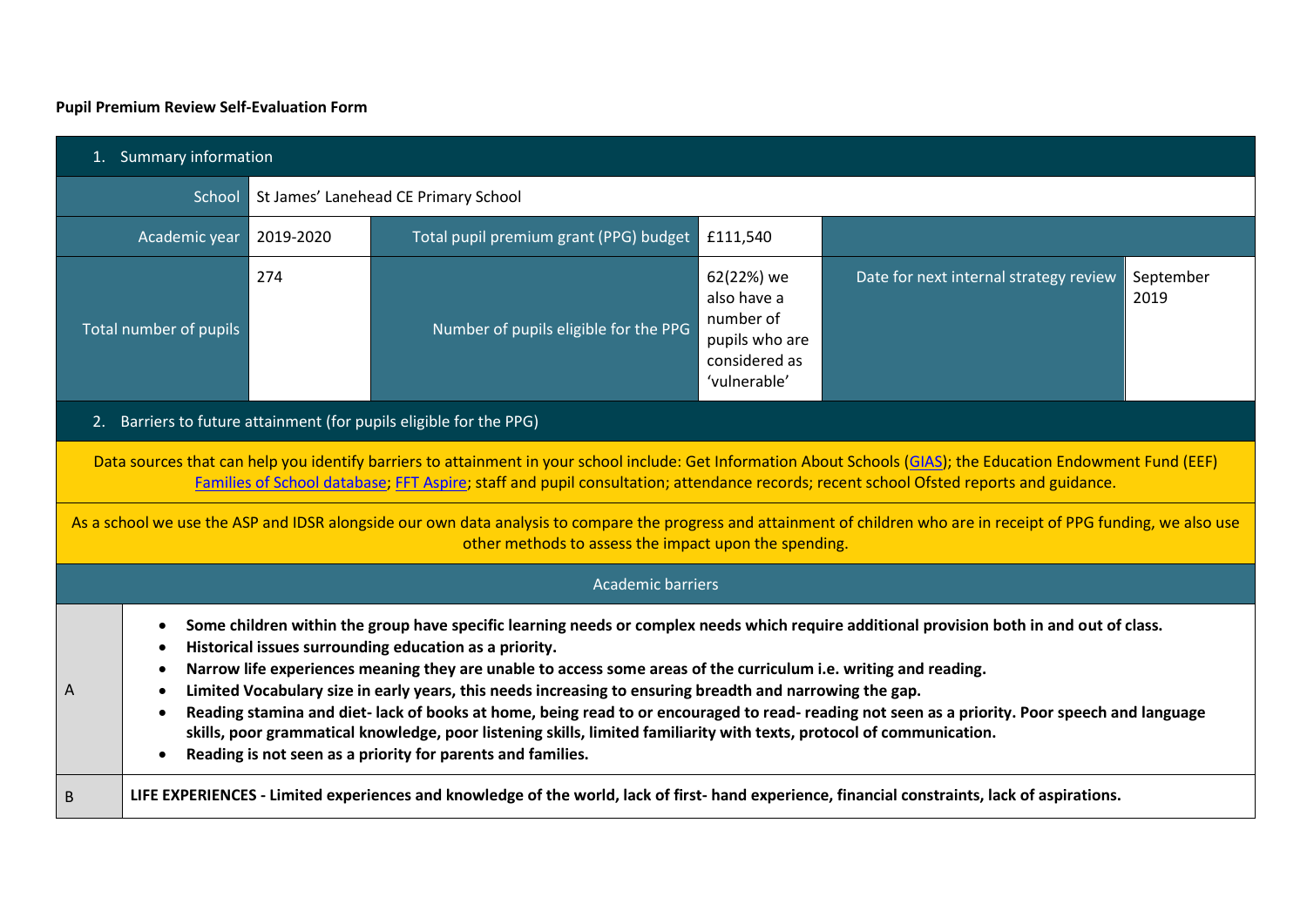|   | <b>Additional barriers</b>                                                                                                                                                                                                                                                                                                                                                                                                                                                                                                                                                                                                                                                                                                                                                                                                                                                                                                                                                                                                                                                                                                                                                                                                                                                                                                                                                                                                                                                                                                                                                                                                                                                                                                                                                                                                                                                                                                                                                                                                                                                                                                                                                                                                                                                                                                                                                                                                                                                                                                                                                                                                                                                                                                        |
|---|-----------------------------------------------------------------------------------------------------------------------------------------------------------------------------------------------------------------------------------------------------------------------------------------------------------------------------------------------------------------------------------------------------------------------------------------------------------------------------------------------------------------------------------------------------------------------------------------------------------------------------------------------------------------------------------------------------------------------------------------------------------------------------------------------------------------------------------------------------------------------------------------------------------------------------------------------------------------------------------------------------------------------------------------------------------------------------------------------------------------------------------------------------------------------------------------------------------------------------------------------------------------------------------------------------------------------------------------------------------------------------------------------------------------------------------------------------------------------------------------------------------------------------------------------------------------------------------------------------------------------------------------------------------------------------------------------------------------------------------------------------------------------------------------------------------------------------------------------------------------------------------------------------------------------------------------------------------------------------------------------------------------------------------------------------------------------------------------------------------------------------------------------------------------------------------------------------------------------------------------------------------------------------------------------------------------------------------------------------------------------------------------------------------------------------------------------------------------------------------------------------------------------------------------------------------------------------------------------------------------------------------------------------------------------------------------------------------------------------------|
| D | Poor social skills - some parents do not value education, conflict and resolution, poor social interaction skills, low social etiquette - dining, manners<br>$\bullet$<br>etc<br>EAL learners; children struggling particularly with the grammar of the English language and have limited vocabulary and comprehension, impacting<br>on reading and writing attainment and phonics outcomes. New arrivals to the country with no English and additional deprivation - lack of support<br>from other agencies.<br>Limited knowledge and understanding of the world - very limited life experiences and desire to improve life chances.<br>$\bullet$<br>Attendance and punctuality issues, especially in relation to chaotic home lives. The majority of the pupils come from E and E* banding for Health.<br>Large families finding it difficult to give each child their individual time and support and access to enrichment and extra activities.<br>Housing and areas such as the estates (social housing) in which the children live do not encourage the children to be successful, school is not a<br>priority in the neighbourhood.<br>Children within the group have identified welfare needs and have been working with agencies such as social care, CFWB service, CAMHS and other<br>$\bullet$<br>emotional support services. Many families refuse to engage with the agencies - parental support officers work hard to break down this barrier.<br>Issues surrounding age appropriate boundaries and guidance - too much screen time, sleep deprivation due to poor behaviour expectations and<br>$\bullet$<br>routines that are often non existent within the family.<br>Trust issues with families, new parental figures coming into and leaving lives quickly leading to false attachments.<br>$\bullet$<br>Engagement with families who have a number of agencies working with them and therefore become disengaged.<br>$\bullet$<br>Lack of respect for any authority figures by adults in the families therefore children learn this and it is hard to break down.<br>$\bullet$<br>Narrow life experiences and aspirations due to financial constraints, time and priority.<br>$\bullet$<br>Large number have screens, computers and gaming devices in their bedrooms as a result and also due to parenting boundaries children are not going<br>out to play or having 'time' away from the screen.<br>Many children are 'street vulnerable' and boundaries are not in place by parents.<br>School and learning not seen as important or past 'life school' experiences impacting on children's current education. As a school we host Family<br>$\bullet$<br>Friday events to engage our families in learning. |
|   | Overprotective and 'want' parenting giving children the power and decision making.                                                                                                                                                                                                                                                                                                                                                                                                                                                                                                                                                                                                                                                                                                                                                                                                                                                                                                                                                                                                                                                                                                                                                                                                                                                                                                                                                                                                                                                                                                                                                                                                                                                                                                                                                                                                                                                                                                                                                                                                                                                                                                                                                                                                                                                                                                                                                                                                                                                                                                                                                                                                                                                |
|   | Lack of face to face family time and shared daily experiences.<br>$\bullet$                                                                                                                                                                                                                                                                                                                                                                                                                                                                                                                                                                                                                                                                                                                                                                                                                                                                                                                                                                                                                                                                                                                                                                                                                                                                                                                                                                                                                                                                                                                                                                                                                                                                                                                                                                                                                                                                                                                                                                                                                                                                                                                                                                                                                                                                                                                                                                                                                                                                                                                                                                                                                                                       |
|   | Lack of modelling of basic language by parents and families. Parent's level of academic success is low. Dysfunctional family circumstances, children<br>$\bullet$<br>and parental mental health, drug and alcohol dependency. Lack of external support from other agencies. Isolated families who are hard to engage.<br>Home learning - lack of support at home                                                                                                                                                                                                                                                                                                                                                                                                                                                                                                                                                                                                                                                                                                                                                                                                                                                                                                                                                                                                                                                                                                                                                                                                                                                                                                                                                                                                                                                                                                                                                                                                                                                                                                                                                                                                                                                                                                                                                                                                                                                                                                                                                                                                                                                                                                                                                                  |
|   | Limited English to support reading/writing Independence-children lacking in self-help, emotional resilience and independence.<br>$\bullet$                                                                                                                                                                                                                                                                                                                                                                                                                                                                                                                                                                                                                                                                                                                                                                                                                                                                                                                                                                                                                                                                                                                                                                                                                                                                                                                                                                                                                                                                                                                                                                                                                                                                                                                                                                                                                                                                                                                                                                                                                                                                                                                                                                                                                                                                                                                                                                                                                                                                                                                                                                                        |
|   | High deprivation category for unemployment, poor health, poor living conditions. Limited access to enrichment activities outside of school/limited<br>$\bullet$<br>resources at home. Complex family situations. Aspirations are extremely low. Some Cultural/religious expectations; pressures of mosque.                                                                                                                                                                                                                                                                                                                                                                                                                                                                                                                                                                                                                                                                                                                                                                                                                                                                                                                                                                                                                                                                                                                                                                                                                                                                                                                                                                                                                                                                                                                                                                                                                                                                                                                                                                                                                                                                                                                                                                                                                                                                                                                                                                                                                                                                                                                                                                                                                        |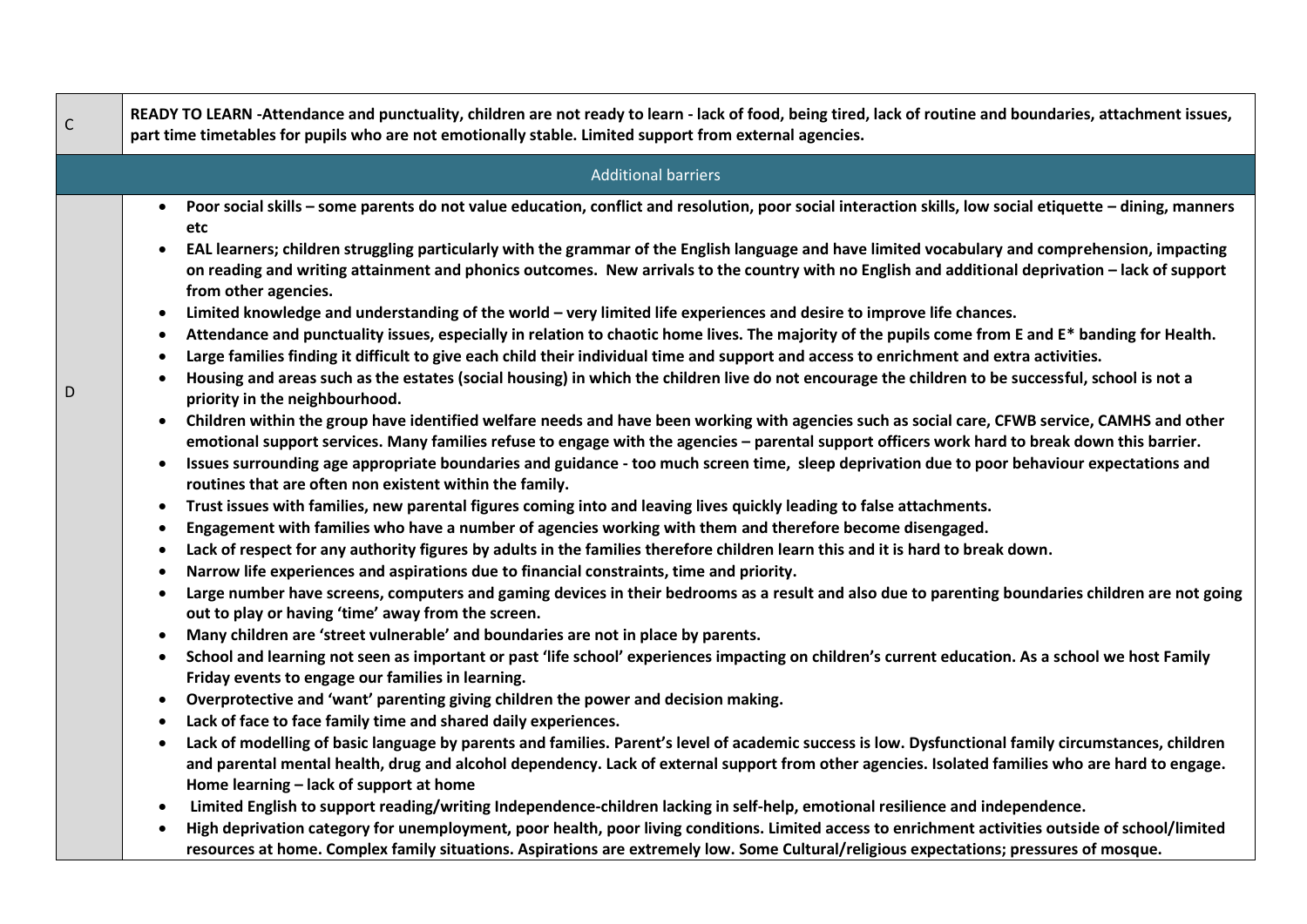| A | To improve the pedagogy of Early reading within KS1 and reading within KS2 so that the gap between disadvantaged children and non disadvantaged<br>children is narrowed. This will also allow all pupils to access the whole curriculum offer from the school. |
|---|----------------------------------------------------------------------------------------------------------------------------------------------------------------------------------------------------------------------------------------------------------------|
| B | To improve communication and language skills throughout the school to enable children to access all areas of the curriculum.                                                                                                                                   |
|   | To improve the pedagogy and teaching of mathematical skills in EYFS and Key Stage 1 to ensure that the children have the tools for Key Stage 2                                                                                                                 |
| D | Children will be ready to learn, they will attend school and flourish.                                                                                                                                                                                         |
|   | Staff will have clear informed strategies to support pupils in crisis. This will be assisted by the Mental Health First Aiders in the school.                                                                                                                  |
|   | Enrichment beyond the Curriculum: To enhance the curriculum and widen opportunities to meet the needs of our children, to develop their knowledge and<br>understanding of the world around them, whilst developing language and vocabulary.                    |
|   | Engagement (family and community): To support our vulnerable families and help them to support their child.                                                                                                                                                    |
|   |                                                                                                                                                                                                                                                                |
|   |                                                                                                                                                                                                                                                                |

### 4. Review of expenditure

| Previous academic year               | 2018-2019                                                                 |                                                                                                                                                                             |                                                                                                                                                                                                                                                    |                                                                                         |
|--------------------------------------|---------------------------------------------------------------------------|-----------------------------------------------------------------------------------------------------------------------------------------------------------------------------|----------------------------------------------------------------------------------------------------------------------------------------------------------------------------------------------------------------------------------------------------|-----------------------------------------------------------------------------------------|
| Quality of teaching for all          |                                                                           |                                                                                                                                                                             |                                                                                                                                                                                                                                                    |                                                                                         |
| Action                               | Intended<br>outcome(s)                                                    | Estimated impact: Did you meet the success criteria?                                                                                                                        | Lessons learned (and whether you will<br>continue this approach)                                                                                                                                                                                   | Cost                                                                                    |
| To read with all PPG<br>pupils daily | To improve<br>reading within<br>the school for<br>disadvantaged<br>pupils | Although pupils engaged in the daily reading this did<br>not have the desired impact that we expected.<br>This can be seen within the data and also through pupil<br>voice. | This did not impact upon the pupils as the<br>resources did not allow the children to<br>develop the reading skills needed. Pupils<br>did not engage in reading or develop the<br>reading habits within the school.<br>This will not be continued. | £25973<br>45 hours per week<br>TA2 wage plus on<br>costs<br>1 hour per day per<br>class |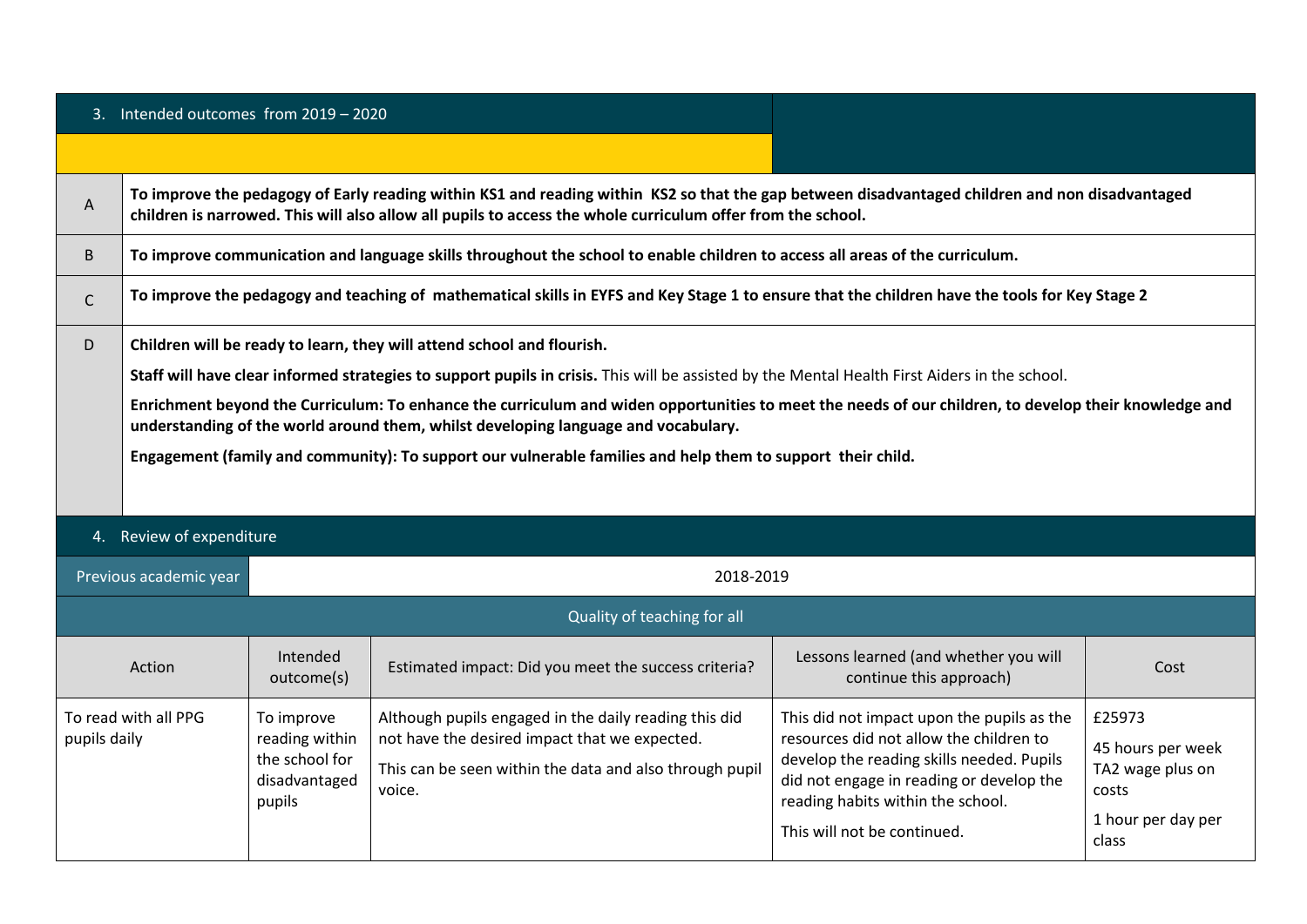|  | Reading resources need to be altered.                                           |  |
|--|---------------------------------------------------------------------------------|--|
|  | Despite schools best efforts to engage                                          |  |
|  | parents within the school not all parents                                       |  |
|  | of children who would be classed as                                             |  |
|  | disadvantaged saw the benefits of reading                                       |  |
|  | as important. Train staff relating to<br>reading and mental health so that they |  |
|  | can also work with parents.                                                     |  |
|  | Speak with the local university / adult                                         |  |
|  | learning to improve the learning habits of                                      |  |
|  | families.                                                                       |  |
|  | Continue to improve the library in school                                       |  |
|  | as the local library has been shut.                                             |  |
|  | Digital resources to be sought to engage                                        |  |
|  | pupils with reading.                                                            |  |
|  | Investigate a new reading scheme for                                            |  |
|  | home readers alongside a benchmarking                                           |  |
|  | scheme so that the books match the                                              |  |
|  | phonics and reading levels. (Summer term                                        |  |
|  | 2019 £11200 spent on new reading<br>scheme which can be used throughout         |  |
|  | school to be implemented Sept 2019 once                                         |  |
|  | all staff are trained in this and time is                                       |  |
|  | given to organise the system fully)                                             |  |
|  |                                                                                 |  |
|  |                                                                                 |  |
|  |                                                                                 |  |
|  |                                                                                 |  |
|  |                                                                                 |  |
|  |                                                                                 |  |
|  |                                                                                 |  |
|  |                                                                                 |  |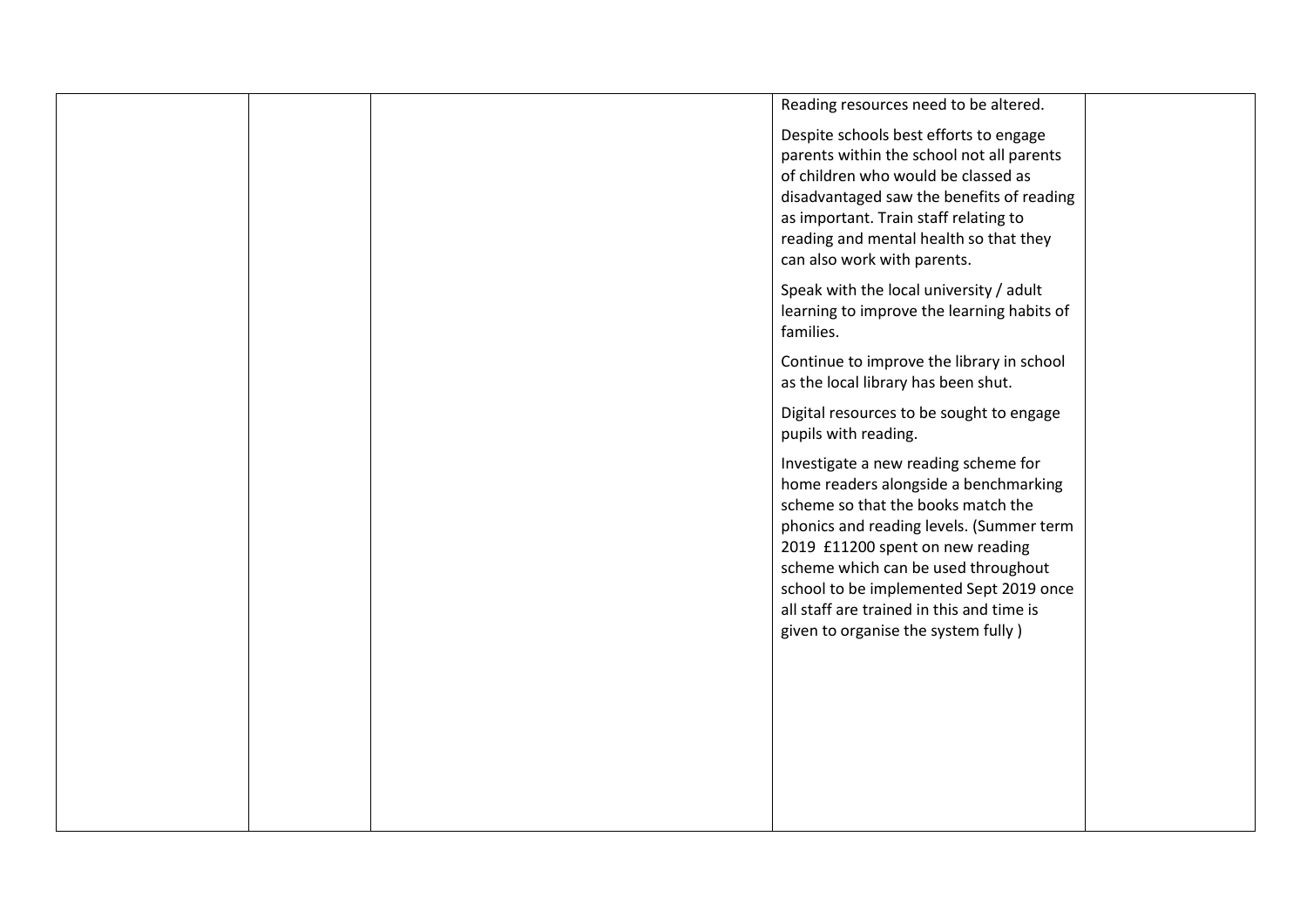|                                                                                                                                          | Targeted support                                                                                              |                                                                                                                                                           |                                                                                                                                                                                                                                                                                                                                                                                                                                                                                                                                                                                                             |      |  |
|------------------------------------------------------------------------------------------------------------------------------------------|---------------------------------------------------------------------------------------------------------------|-----------------------------------------------------------------------------------------------------------------------------------------------------------|-------------------------------------------------------------------------------------------------------------------------------------------------------------------------------------------------------------------------------------------------------------------------------------------------------------------------------------------------------------------------------------------------------------------------------------------------------------------------------------------------------------------------------------------------------------------------------------------------------------|------|--|
| Action                                                                                                                                   | Intended<br>outcome(s)                                                                                        | Estimated impact: Did you meet the success criteria?<br>(Include impact on pupils not eligible for the PPG, if<br>appropriate)                            | Lessons learned (and whether you will<br>continue this approach)                                                                                                                                                                                                                                                                                                                                                                                                                                                                                                                                            | Cost |  |
| Targeted support for<br>families to ensure their<br>children have been fed<br>Provide snack in the<br>morning for all pupils<br>with PPG | Pupils will be<br>ready to learn                                                                              | Behaviour for learning has improved. TA support is<br>now targeted at learning not feeding the children as<br>the school kitchen now cater for the pupils | Yes, this has been a success as we know<br>the children will receive food in the<br>morning and at lunchtimes.<br>Family support also give PPG families food<br>from TESCO foodshare and the foodbank                                                                                                                                                                                                                                                                                                                                                                                                       | £900 |  |
| Nurture groups for<br>vulnerable pupils                                                                                                  | Pupils will be<br>focused upon<br>learning and<br>additional<br>support can be<br>given swiftly to<br>parents | This has had a strong impact upon pupils, pupils are<br>happier and have shown that they are more focussed<br>on their learning.                          | Yes we will continue with this support as<br>pupils are focussed upon their learning.<br>To investigate the use of Burnley FC In the<br>Community to assist parents regarding<br>Holiday hunger.<br>Pastoral support to assess all nurture<br>group children regarding their needs.<br>Funding for a nurture specific room in the<br>£66595 - 3 family<br>school to be established through the<br>support workers for<br>redevelopment and LCVAP bid?<br>school plus oncosts<br>Forest school to be established for all<br>pupils with a focus on PSED, PSHCE,<br>vocabulary focus, speaking and listening. |      |  |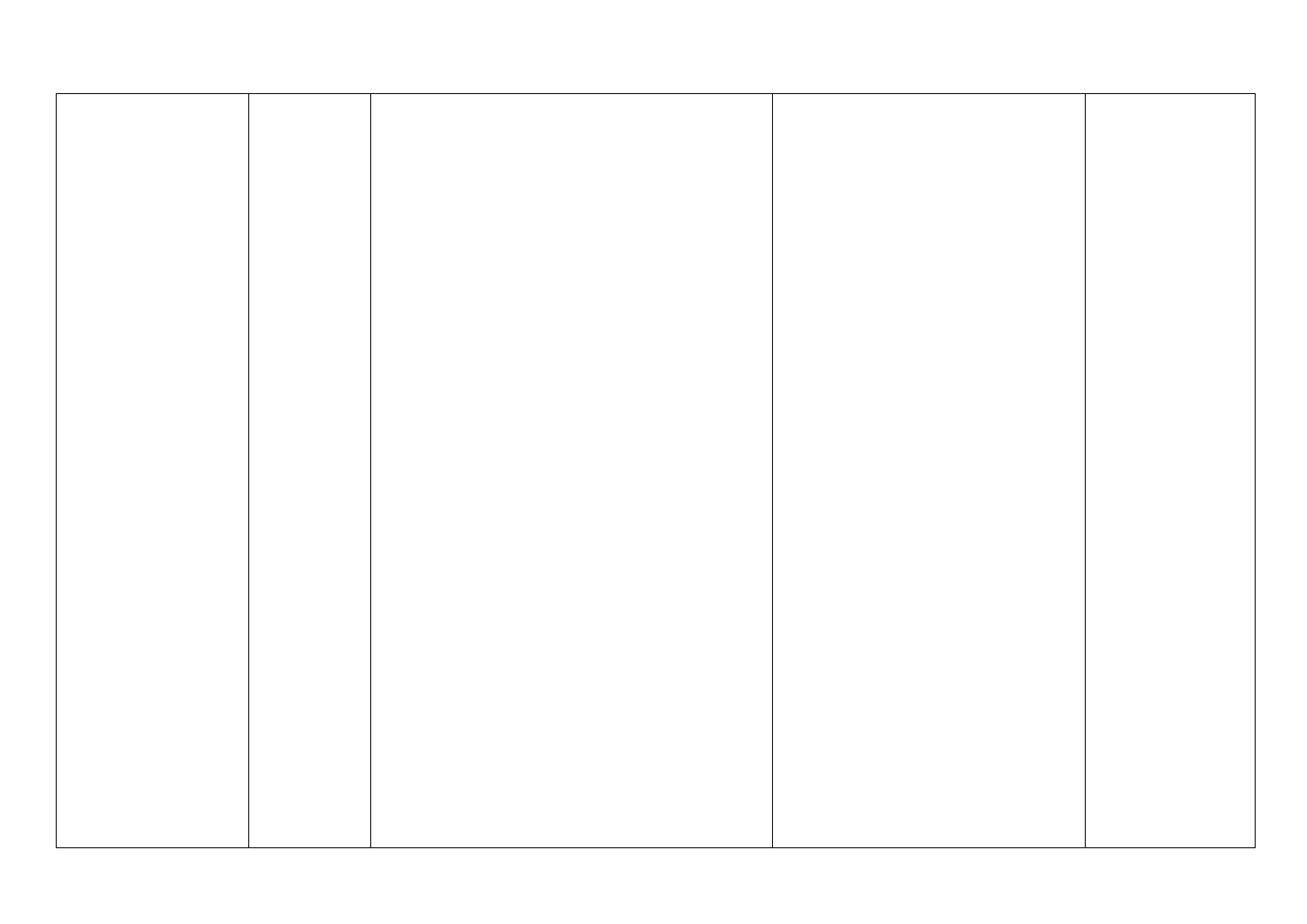| Moving forward |
|----------------|
|                |

### The Planned expenditure for the academic year 2019 – 2020

| Academic year                                                                                                                                                                                                                                                                                                                                              | 2019 - 2020                                                                                                                                                                     | £66595 - employment costs including overheads to employ 3 family support workers<br>£15200 - SLA cost for experienced SENDCo 1 day per week<br>£2700 - Specialist teaching costs to work 1 day per month throughout academic year<br>£750 - SWAT cluster inclusion including CPD and school to school support for children and staff<br>£12,000 for new home reading scheme<br>£12,000 for new Guided reading scheme and additional resources for reading spine, library areas, aspirations |                                                                                                                                                                                                                                                                                                          |                                                                                                                              |                                                                                                                                          |
|------------------------------------------------------------------------------------------------------------------------------------------------------------------------------------------------------------------------------------------------------------------------------------------------------------------------------------------------------------|---------------------------------------------------------------------------------------------------------------------------------------------------------------------------------|---------------------------------------------------------------------------------------------------------------------------------------------------------------------------------------------------------------------------------------------------------------------------------------------------------------------------------------------------------------------------------------------------------------------------------------------------------------------------------------------|----------------------------------------------------------------------------------------------------------------------------------------------------------------------------------------------------------------------------------------------------------------------------------------------------------|------------------------------------------------------------------------------------------------------------------------------|------------------------------------------------------------------------------------------------------------------------------------------|
|                                                                                                                                                                                                                                                                                                                                                            |                                                                                                                                                                                 | Quality of teaching for all                                                                                                                                                                                                                                                                                                                                                                                                                                                                 |                                                                                                                                                                                                                                                                                                          |                                                                                                                              |                                                                                                                                          |
| Action                                                                                                                                                                                                                                                                                                                                                     | Intended<br>outcome(s)                                                                                                                                                          | What is the evidence and rationale for this<br>choice?                                                                                                                                                                                                                                                                                                                                                                                                                                      | How will you ensure it is effectively<br>implemented?                                                                                                                                                                                                                                                    | <b>Staff lead</b>                                                                                                            | When will you<br>review<br>implementation                                                                                                |
| To implement whole<br>school benchmarking<br>and reading scheme.<br>CPD for staff with a focus<br>upon reading and how to<br>teach reading<br>effectively.<br>To implement MNP<br>throughout the school<br>and support parents<br>with pupils learning.<br>Engage parents with<br>reading, seek support<br>from external sources<br>such as adult learning | <b>Teachers</b><br>pedagogy will<br>improve for<br>each child.<br>Children will<br>enjoy reading<br>developing the<br>age<br>appropriate<br>skills.<br>Children will<br>develop | Evidence suggests that the most effective<br>approach will combine the whole school to<br>ensure all teachers and TA's are fully aware<br>of the reading levels of all pupils.<br>Teachers CPD will be able to tackle<br>underperformance quickly in all classes and<br>implement any specialist teacher work /<br>support that maybe needed.                                                                                                                                               | <b>Staff discussion</b><br>Parental feedback<br>SLT to check and read with pupils<br>to ensure that children are reading<br>at the appropriate standard and<br>with the correct fluency.<br>SENDCO specialist to implement<br>resources where needed.<br>Pupil Voice projects in relation to<br>reading. | <b>D STITCHER-</b><br>Curriculum leader<br>H Gregory - English<br>leader<br>A RILEY-library<br>$SENDCO - C$<br><b>ASHTON</b> | <b>AUTUMN TERM</b><br>FGB meeting.<br>CPW meeting<br>Resources<br>Spring term FGB<br>meeting FGB<br>meeting.<br>CPW meeting<br>Resources |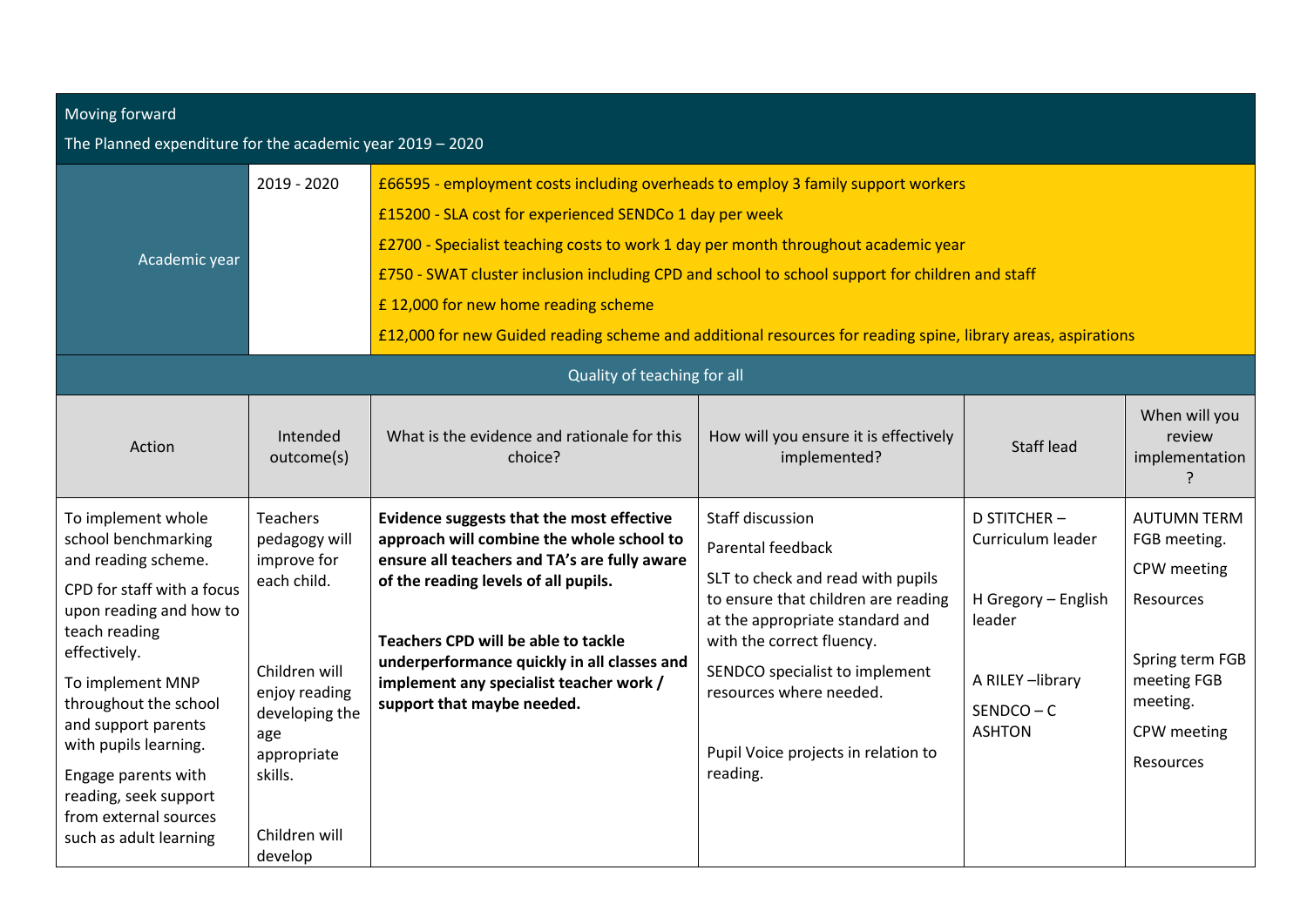| with regard to phonics.       | mathematical   | External and internal assessments | Summer term  |
|-------------------------------|----------------|-----------------------------------|--------------|
| LA courses for staff and      | skills in line | show that the pupils are making   | FGB meeting  |
| develop a rich                | with the       | progress.                         | FGB meeting. |
| vocabulary environment.       | national       |                                   |              |
|                               | expectations.  |                                   | CPW meeting  |
|                               |                |                                   | Resources    |
| To read to all pupils         |                |                                   |              |
| through the use of story      |                |                                   |              |
| time. To seek authors to      |                |                                   |              |
| visit the children to         |                |                                   |              |
| enthuse them and raise        |                |                                   |              |
| their aspirations.            |                |                                   |              |
|                               |                |                                   |              |
|                               |                |                                   |              |
| To implement phonics          |                |                                   |              |
| sessions for all pupils to    |                |                                   |              |
| ensure that they              |                |                                   |              |
| achieve. To match             |                |                                   |              |
| reading books to phonic       |                |                                   |              |
| ability for pupils.           |                |                                   |              |
| Target pupils in KS2 who      |                |                                   |              |
| did not pass their            |                |                                   |              |
|                               |                |                                   |              |
| phonics screening.            |                |                                   |              |
| Dyslexia training and         |                |                                   |              |
| <b>First Quality Teaching</b> |                |                                   |              |
| training for all staff by     |                |                                   |              |
| ADys Ltd (Autumn term)        |                |                                   |              |
|                               |                |                                   |              |
| To purchase a reading         |                |                                   |              |
| scheme for both guided        |                |                                   |              |
| and home readers to           |                |                                   |              |
| enthuse the children and      |                |                                   |              |
| also improve the              |                |                                   |              |
|                               |                |                                   |              |
| outcomes for pupils.          |                |                                   |              |
|                               |                |                                   |              |
|                               |                |                                   |              |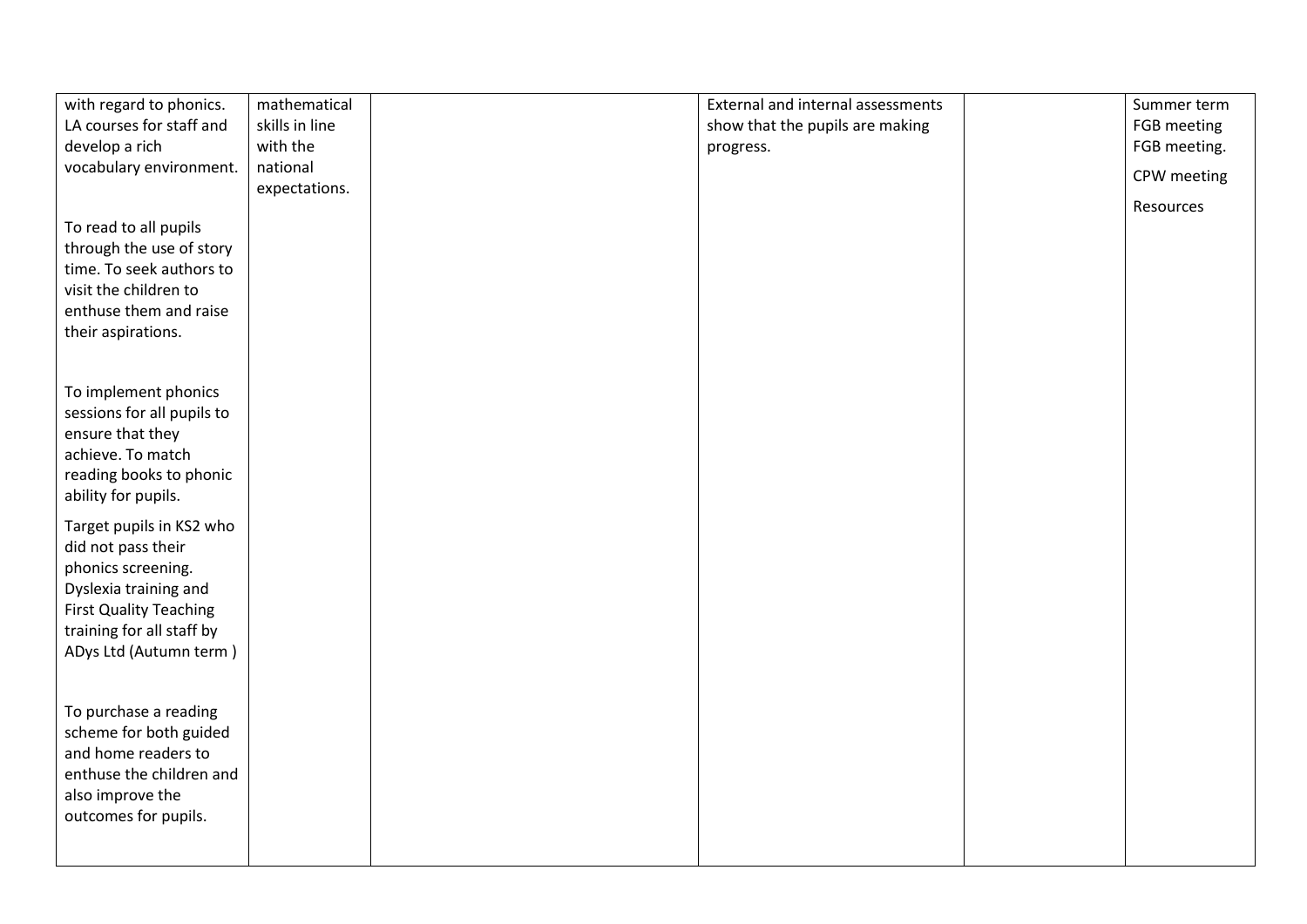| Pupils who have an<br>identified additional<br>need are supported by<br>Adys specialist limited.                                                                                                                                                                                                                                                           |                                                                    |                                                                                                                                                                                                                                                                                                                                                    |                                                                                                                                                                                                                                                                          |                   |                                                |
|------------------------------------------------------------------------------------------------------------------------------------------------------------------------------------------------------------------------------------------------------------------------------------------------------------------------------------------------------------|--------------------------------------------------------------------|----------------------------------------------------------------------------------------------------------------------------------------------------------------------------------------------------------------------------------------------------------------------------------------------------------------------------------------------------|--------------------------------------------------------------------------------------------------------------------------------------------------------------------------------------------------------------------------------------------------------------------------|-------------------|------------------------------------------------|
| Action                                                                                                                                                                                                                                                                                                                                                     | Intended<br>outcome(s)                                             | What is the evidence and rationale for this<br>choice?                                                                                                                                                                                                                                                                                             | How will you ensure it is effectively<br>implemented?                                                                                                                                                                                                                    | <b>Staff lead</b> | When will you<br>review<br>implementation<br>7 |
| To support the Learning<br>mentor with attendance<br>and punctuality. To<br>support families with<br>timely intervention<br>through direct and<br>indirect work. To work<br>with individuals and<br>groups of children on<br>barriers to learning. To<br>work with families $-$ as a<br>key worker to provide<br>best outcome.<br>To fill in paperwork and | Children will<br>be in school,<br>on time and be<br>ready to learn | To Continue to fund the post of Children and<br>Families Support team.<br>Fund post for an additional member of staff<br>to support the emotional health of pupils in<br>school. Train mental health first aiders.<br>Time for pastoral team to network with the<br><b>Burnley Professionals including community</b><br>kitchen, CSC, Council etc. | Weekly pastoral meetings.<br>Half termly attendance meetings.<br>Multi agency training<br>SLT critical friend weekly<br>monitoring<br>Baseline questionnaire actioned<br>Autumn and reviewed in summer 1/2<br>termly pastoral meetings with year<br>group staff members. | Pastoral manager  | Autumn term.                                   |
| appropriate referrals and<br>intervention.<br>Non class based staff<br>member can react<br>quickly to events and<br>concerns. Attendance                                                                                                                                                                                                                   |                                                                    | Fund extra support in class at the point of<br>need.<br>Fund extra welfare staff - including library<br>and Chill zone staffing<br>Individual year group planning                                                                                                                                                                                  |                                                                                                                                                                                                                                                                          |                   |                                                |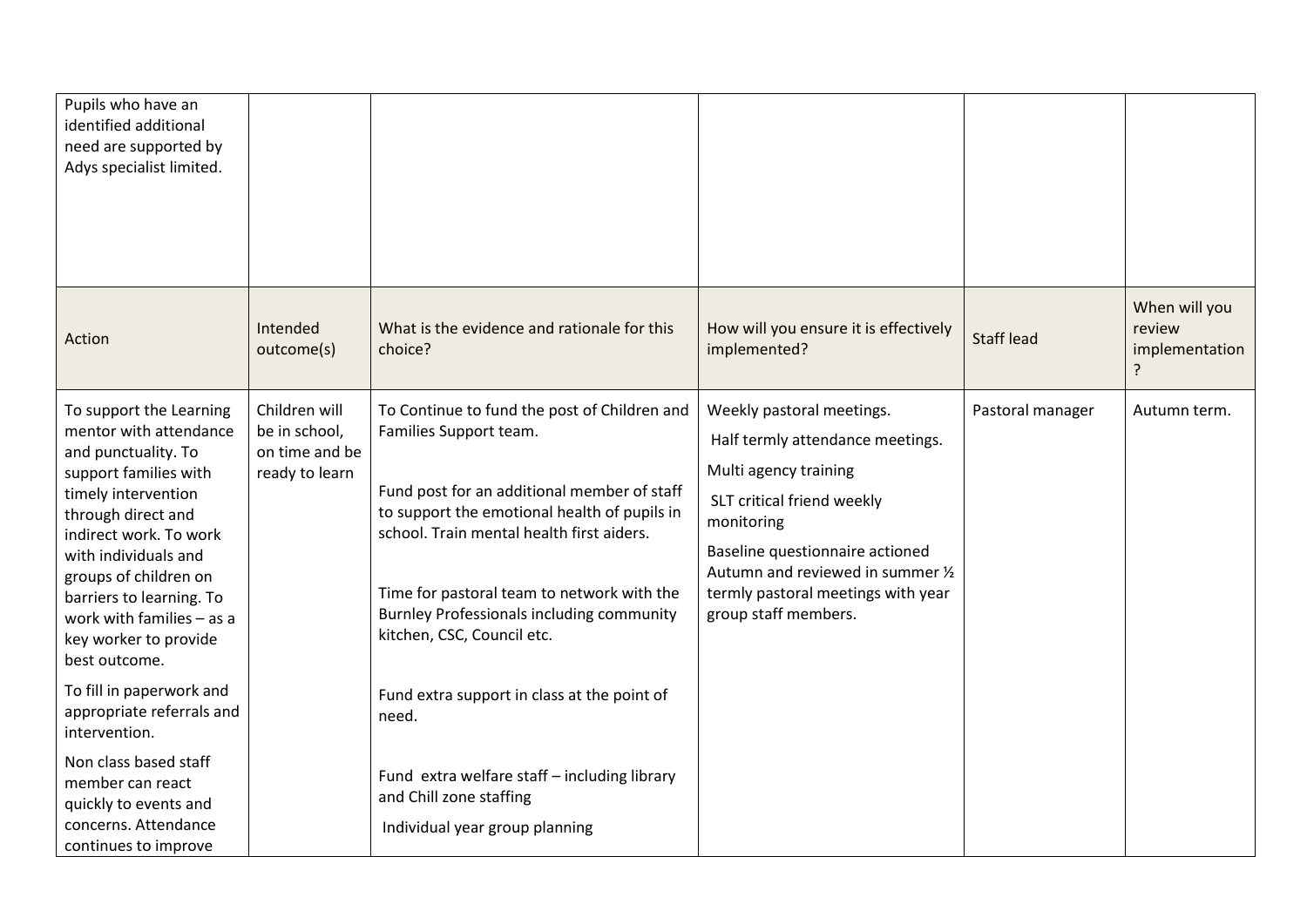| and the yearly            | Burnley FC in the community to be used to |  |
|---------------------------|-------------------------------------------|--|
| attendance figure is      | improve disability awareness and SEMH     |  |
| above the national.       | within pupils.                            |  |
| Attendance for all        |                                           |  |
| children improves         |                                           |  |
|                           | Burnley FC in the community - Primary     |  |
| To support children       | <b>Stars focus boys reading (Monday)</b>  |  |
| individually and in small |                                           |  |
| groups with improving     |                                           |  |
| emotional literacy and    |                                           |  |
| increasing children's     |                                           |  |
| emotional resilience. To  |                                           |  |
| provide specific          |                                           |  |
| programmes of support     |                                           |  |
| to individual pupils who  |                                           |  |
| are currently or          |                                           |  |
| historically experiences  |                                           |  |
| emotionally difficulties  |                                           |  |
| that are causing barriers |                                           |  |
| to learning.              |                                           |  |
|                           |                                           |  |
|                           |                                           |  |
| Children are in an        |                                           |  |
| emotionally secure place  |                                           |  |
| where they can fully      |                                           |  |
| access the curriculum     |                                           |  |
| and make expected         |                                           |  |
| progress.                 |                                           |  |
| Work with parents in      |                                           |  |
| supporting their child's  |                                           |  |
| emotional health-         |                                           |  |
| courses and targeted      |                                           |  |
| support.                  |                                           |  |
|                           |                                           |  |
|                           |                                           |  |
| Timely intervention       |                                           |  |
| ensures children meet     |                                           |  |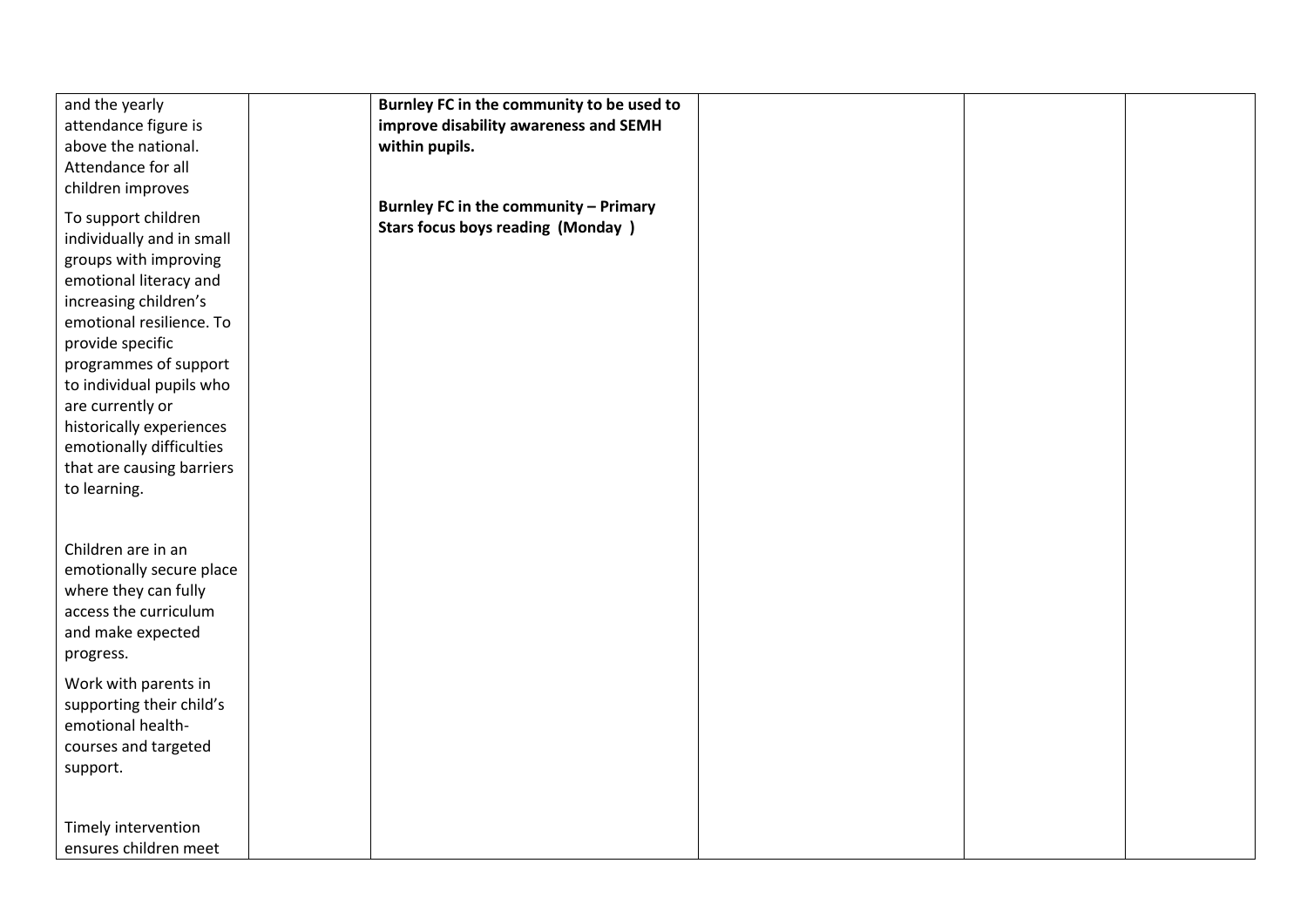| individual targets of       |  |  |  |
|-----------------------------|--|--|--|
| achievement and make        |  |  |  |
| good progress.              |  |  |  |
|                             |  |  |  |
| Life experiences are        |  |  |  |
| broadened and               |  |  |  |
| aspirations and life        |  |  |  |
|                             |  |  |  |
| chances and knowledge.      |  |  |  |
|                             |  |  |  |
|                             |  |  |  |
| To provide support/         |  |  |  |
| challenge in all classes    |  |  |  |
| for children at all ability |  |  |  |
| levels. To provide          |  |  |  |
| curriculum workshops        |  |  |  |
|                             |  |  |  |
| for parents to inform       |  |  |  |
| them of how they can        |  |  |  |
| best support their          |  |  |  |
| child/ren at home.          |  |  |  |
|                             |  |  |  |
| Support is timely,          |  |  |  |
| appropriate and             |  |  |  |
| focussed on the children    |  |  |  |
| making good progress        |  |  |  |
| from their starting         |  |  |  |
| points.                     |  |  |  |
|                             |  |  |  |
| Support /interventions      |  |  |  |
| are monitored and           |  |  |  |
| evaluated for               |  |  |  |
| effectiveness and           |  |  |  |
| progress of the children.   |  |  |  |
|                             |  |  |  |
| Tracking of progress is     |  |  |  |
| positive.                   |  |  |  |
|                             |  |  |  |
|                             |  |  |  |
| Family Support worker       |  |  |  |
| to use nurture and          |  |  |  |
|                             |  |  |  |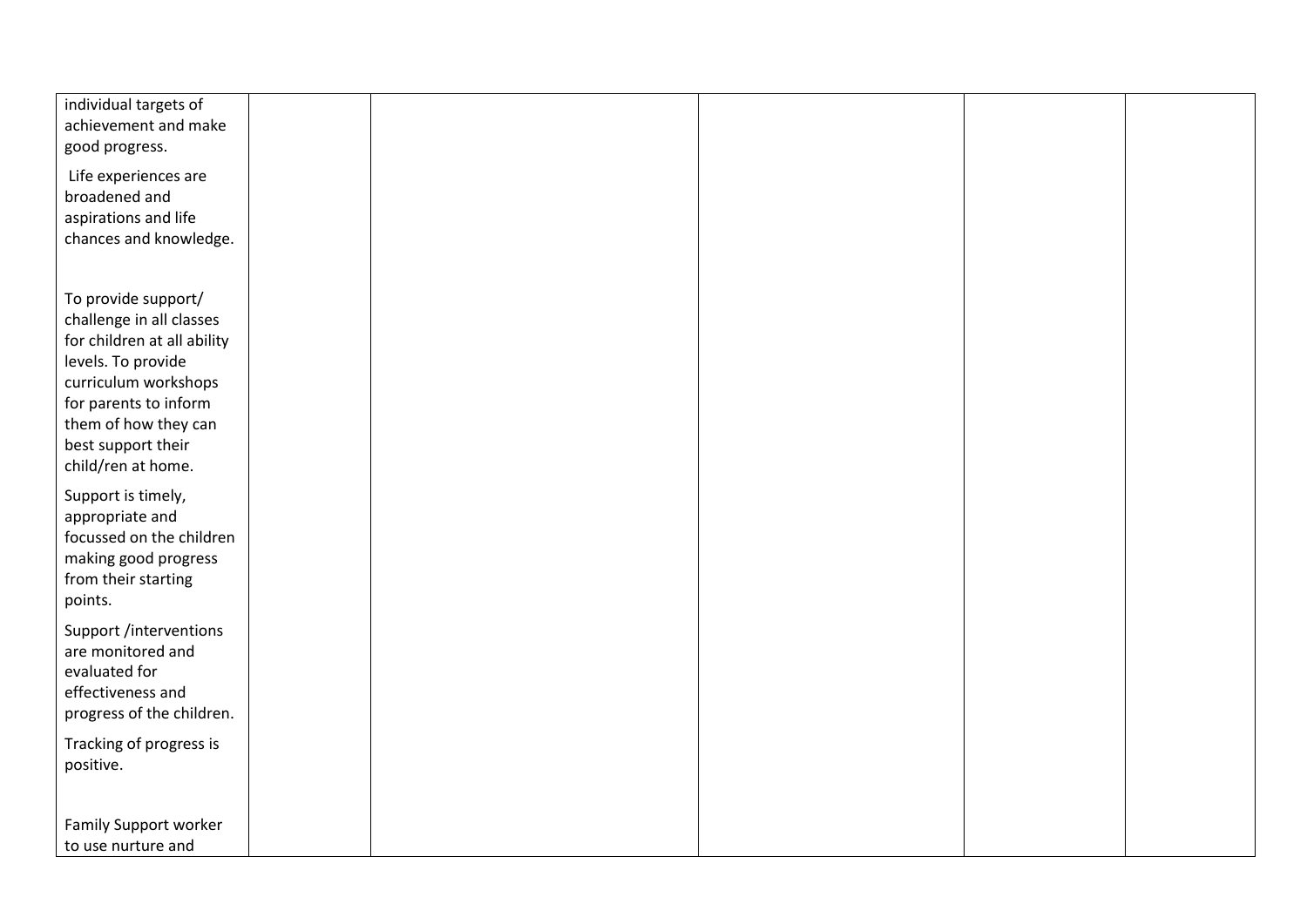| intervention to support<br>pupils within Online<br>Safety. This is through<br>the National Online<br>Safety materials.                                                                                                                                                                                                                                                                                                                                                                                                                                                  |                                                                                                                                                                                                                |                                                                                                                                                                                                                                                                                                                                                                                                                                                                                                                                                                                                                                                                                                                                                                                                                                                                                         |                                                                                                                                                                                                                      |                                                                            |                                                                                                                                                                                                                                                                                           |
|-------------------------------------------------------------------------------------------------------------------------------------------------------------------------------------------------------------------------------------------------------------------------------------------------------------------------------------------------------------------------------------------------------------------------------------------------------------------------------------------------------------------------------------------------------------------------|----------------------------------------------------------------------------------------------------------------------------------------------------------------------------------------------------------------|-----------------------------------------------------------------------------------------------------------------------------------------------------------------------------------------------------------------------------------------------------------------------------------------------------------------------------------------------------------------------------------------------------------------------------------------------------------------------------------------------------------------------------------------------------------------------------------------------------------------------------------------------------------------------------------------------------------------------------------------------------------------------------------------------------------------------------------------------------------------------------------------|----------------------------------------------------------------------------------------------------------------------------------------------------------------------------------------------------------------------|----------------------------------------------------------------------------|-------------------------------------------------------------------------------------------------------------------------------------------------------------------------------------------------------------------------------------------------------------------------------------------|
| Action                                                                                                                                                                                                                                                                                                                                                                                                                                                                                                                                                                  | Intended<br>outcome(s)                                                                                                                                                                                         | What is the evidence and rationale for this<br>choice?                                                                                                                                                                                                                                                                                                                                                                                                                                                                                                                                                                                                                                                                                                                                                                                                                                  | How will you ensure it is effectively<br>implemented?                                                                                                                                                                | <b>Staff lead</b>                                                          | When will you<br>review<br>implementatio<br>n?                                                                                                                                                                                                                                            |
| Within EYFS and KS1<br>High staff ratio in each<br>class, enabling key<br>worker support for<br>children and enabling<br>more targeted teaching<br>and learning, impacting<br>on raising standards.<br>Teacher/TA to support<br>SEND children and<br>provide an environment<br>to facilitate regular<br>precision teaching to<br>ensure SEND children<br>make at least good<br>progress from their<br>starting points and have<br>access to a personalised<br>curriculum.<br>TA to provide 'fast track<br>phonics' and speaking<br>and listening<br>interventions 'Talk | Children will<br>have the<br>support to<br>ensure that<br>their<br>knowledge is<br>secure within<br>EYFS and KS1<br>to ensure that<br>they have the<br>building blocks<br>for success in<br>KS2 and<br>beyond. | Smaller group sizes enable targeted, highly-<br>differentiated focused teaching, ensuring<br>more children reach age-related<br>expectations. It also enables a point of<br>contact for the parents, giving them advice<br>and support on how to help their child at<br>home or to offer advise with personal issues.<br>It enables early intervention for our lower<br>attaining children.<br><b>Success Criteria:</b><br><b>Classroom Support:</b><br>• 1:1 daily reading for identified individuals<br>• Small groups across all curriculum areas to<br>ensure children make expected progress<br>. Daily guided reading for all children<br>ensuring children are working towards ARE<br>and developing associated language and<br>vocabulary.<br>• Phonics groups are smaller, resulting in an<br>increase in the number of children working<br>within age-expected phonics phases | Half termly pupil progress meetings<br>• Provision mapping<br>· Intervention timetables<br>• Regular book looks<br>• SEND children making good<br>progress from their starting points<br>- Pupil progress monitoring | <b>H TOWRIESS</b><br><b>EYFS LEADER AND</b><br><b>KS1 LEADER</b><br>SENDCO | <b>Desired</b><br>Outcome<br>Children to<br>improve in<br>their<br>attainment and<br>progress with<br>some children<br>exceeding their<br>targets.<br>Resources are<br>up to date and<br>enhance<br>teaching and<br>learning.<br>Data drops and<br>PP MEETINGS<br>alongside<br>monitoring |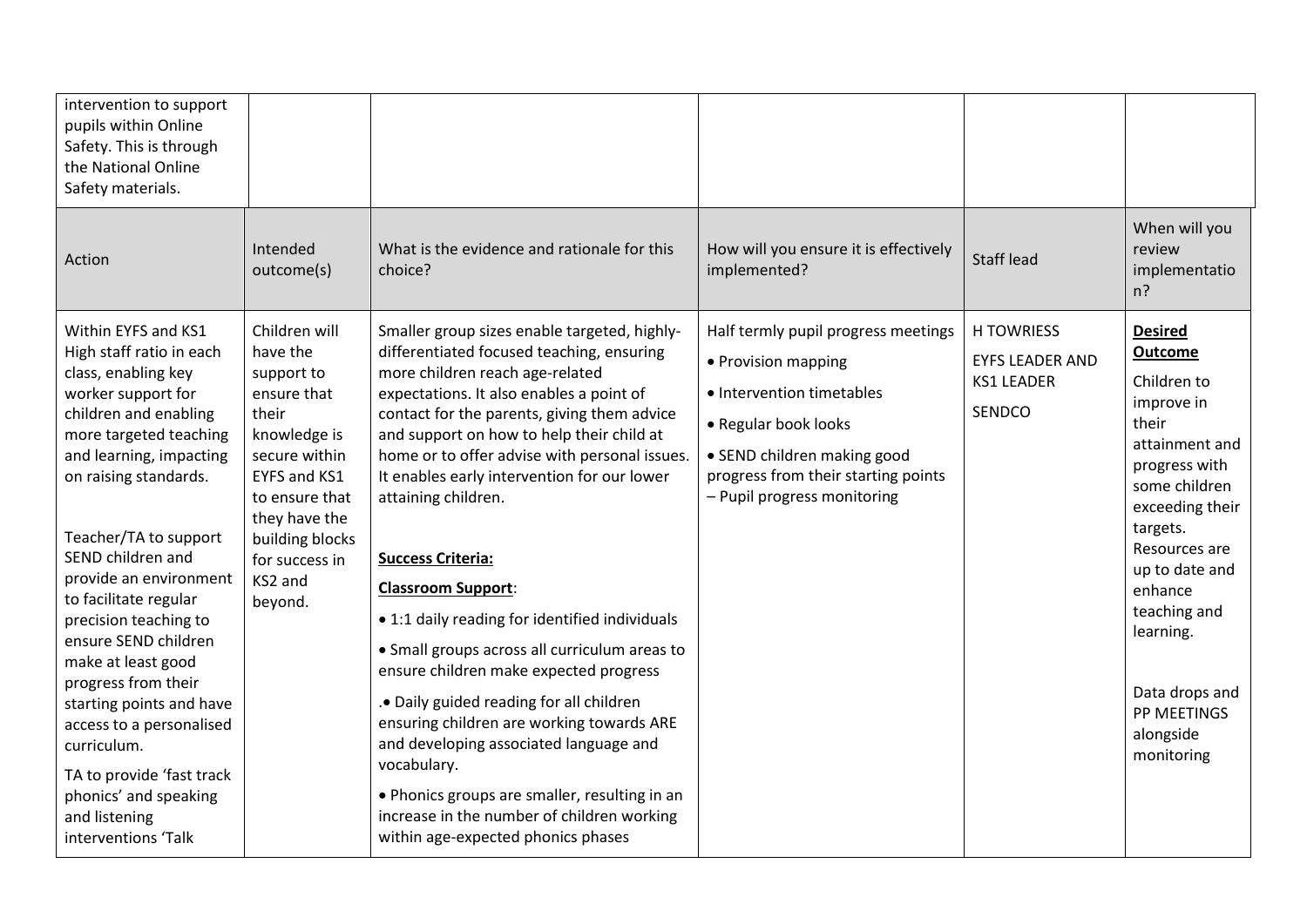| Boost' is used across          | · Intervention groups, focusing on           |  |  |
|--------------------------------|----------------------------------------------|--|--|
| KS1 and KS2 to ensure          | developing fine-motor skills and developing  |  |  |
| children make at least         | basic skills of reading, writing, S&L and    |  |  |
| good progress from             | maths in EYFS                                |  |  |
| their starting points.         | • Speech and Language intervention groups    |  |  |
|                                | to develop children's speaking and listening |  |  |
|                                | and daily guided reading intervention across |  |  |
| All EYFS TA's trained to       | KS1                                          |  |  |
| deliver daily speaking         |                                              |  |  |
| and listening                  |                                              |  |  |
| interventions.                 |                                              |  |  |
|                                |                                              |  |  |
| <b>Rigorous Pupil progress</b> |                                              |  |  |
| meetings to monitor            |                                              |  |  |
| and evaluate impact to         |                                              |  |  |
| ensure all children are        |                                              |  |  |
| progressing                    |                                              |  |  |
|                                |                                              |  |  |
|                                |                                              |  |  |
| <b>Additional staffing</b>     |                                              |  |  |
| within Early years and         |                                              |  |  |
| Key stage 1 with a focus       |                                              |  |  |
| upon speech and                |                                              |  |  |
| language, writing,             |                                              |  |  |
| reading and                    |                                              |  |  |
| mathematics.                   |                                              |  |  |
|                                |                                              |  |  |
|                                |                                              |  |  |
| This is broken down into       |                                              |  |  |
| <b>EYFS SLT</b><br>$\bullet$   |                                              |  |  |
| teacher with 2                 |                                              |  |  |
| full time TAs                  |                                              |  |  |
| KS1 (y2) SLT                   |                                              |  |  |
| teachers with 2                |                                              |  |  |
| full time TA's                 |                                              |  |  |
|                                |                                              |  |  |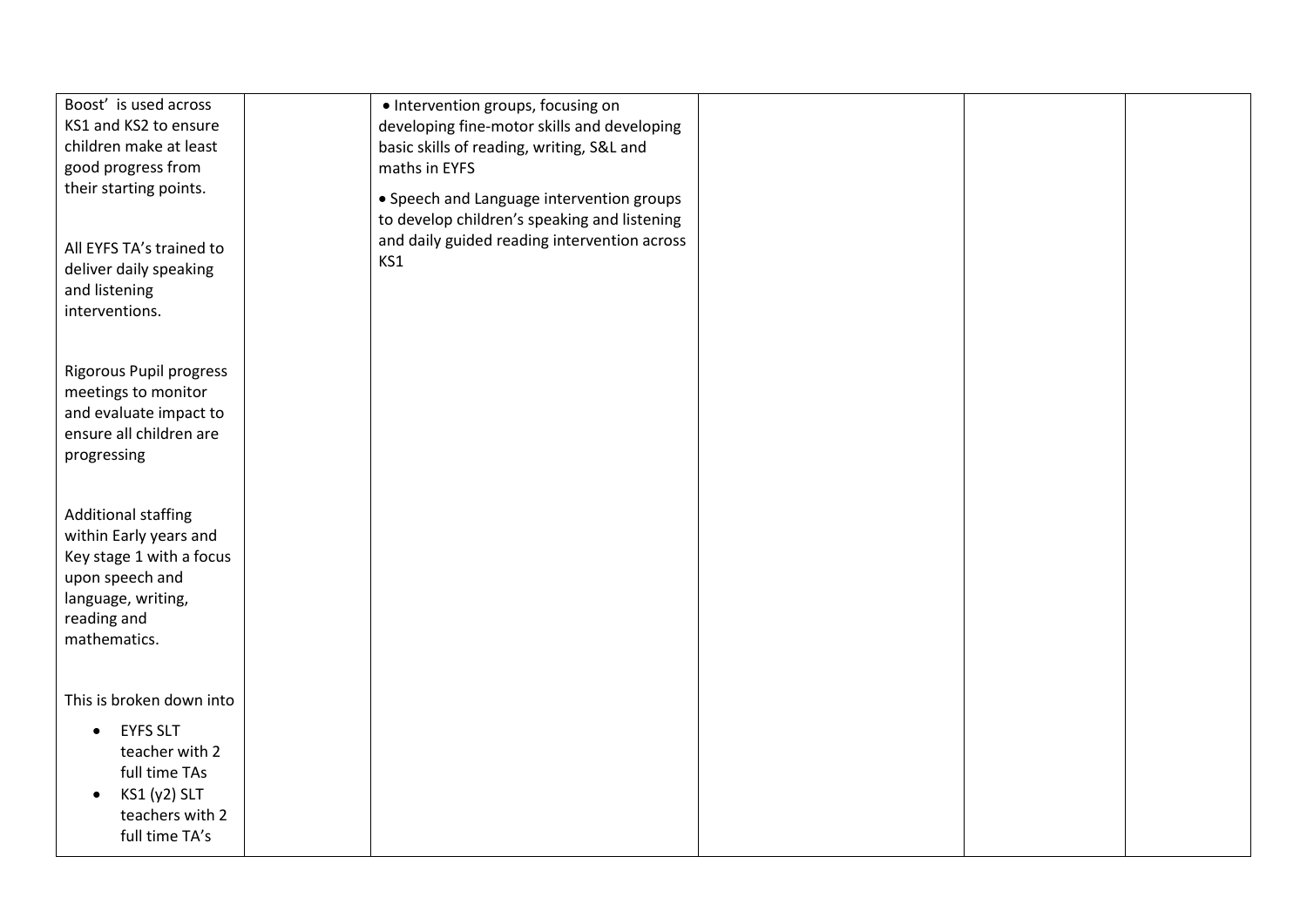| YEAR 1 - experienced          |                  |                                                 |                                  |             |                |
|-------------------------------|------------------|-------------------------------------------------|----------------------------------|-------------|----------------|
| teachers with 2 TAs in        |                  |                                                 |                                  |             |                |
|                               |                  |                                                 |                                  |             |                |
| each class.                   |                  |                                                 |                                  |             |                |
| Talk Boost to be              |                  |                                                 |                                  |             |                |
| implemented within the        |                  |                                                 |                                  |             |                |
| school with the correct       |                  |                                                 |                                  |             |                |
| training from the TA's.       |                  |                                                 |                                  |             |                |
|                               |                  |                                                 |                                  |             |                |
| Forest school to be           |                  |                                                 |                                  |             |                |
| implemented with a            |                  |                                                 |                                  |             |                |
| focus upon speech and         |                  |                                                 |                                  |             |                |
| language and                  |                  |                                                 |                                  |             |                |
| vocabulary,                   |                  |                                                 |                                  |             |                |
| Speech and language           |                  |                                                 |                                  |             |                |
| skills alongside PSED will    |                  |                                                 |                                  |             |                |
| be addressed within           |                  |                                                 |                                  |             |                |
| EYFS. Staff to be trained     |                  |                                                 |                                  |             |                |
| within this area.             |                  |                                                 |                                  |             |                |
|                               |                  |                                                 |                                  |             |                |
| <b>Fast Forward resources</b> |                  |                                                 |                                  |             |                |
| to be used across the         |                  |                                                 |                                  |             |                |
| school for GPS.               |                  |                                                 |                                  |             |                |
|                               | To ensure the    |                                                 | Positive improvements with home/ |             |                |
| Pastoral team to              | best possible    | Pastoral team to work closely alongside the     | school relationships.            | Headteacher | Parental       |
| identify additional           | attendance of    | Headteacher and SENDCO to support our           |                                  |             | questionnaires |
| barriers to learning and      | all children and | most vulnerable families, dealing with          |                                  |             | Autumn         |
| enlist the support of         | support          | safeguarding and child protection concerns.     |                                  |             |                |
| external agencies where       | families in      | The school has excellent systems of CAF         |                                  |             | Spring         |
| needed promptly.              | need, breaking   | referrals and CP referrals in place followed    |                                  |             | Summer         |
|                               | down barriers    | by tailored family support. This is critical in |                                  |             |                |
|                               | to learning      | ensuring our children feel safe and secure      |                                  |             |                |
| Audit the experiences         |                  | and are not at risk. By doing this our children |                                  |             |                |
| pupil have outside of         | To encourage     | are able to access their learning, thus closing |                                  |             |                |
| school to ensure that         | target parents   | the gap.                                        |                                  |             |                |
| the provision in school       | to attend        |                                                 |                                  |             |                |
| is appropriate to the         | classes in       | • A wide range of classes are being explored,   |                                  |             |                |
|                               |                  | to increase the employability of our parents    |                                  |             |                |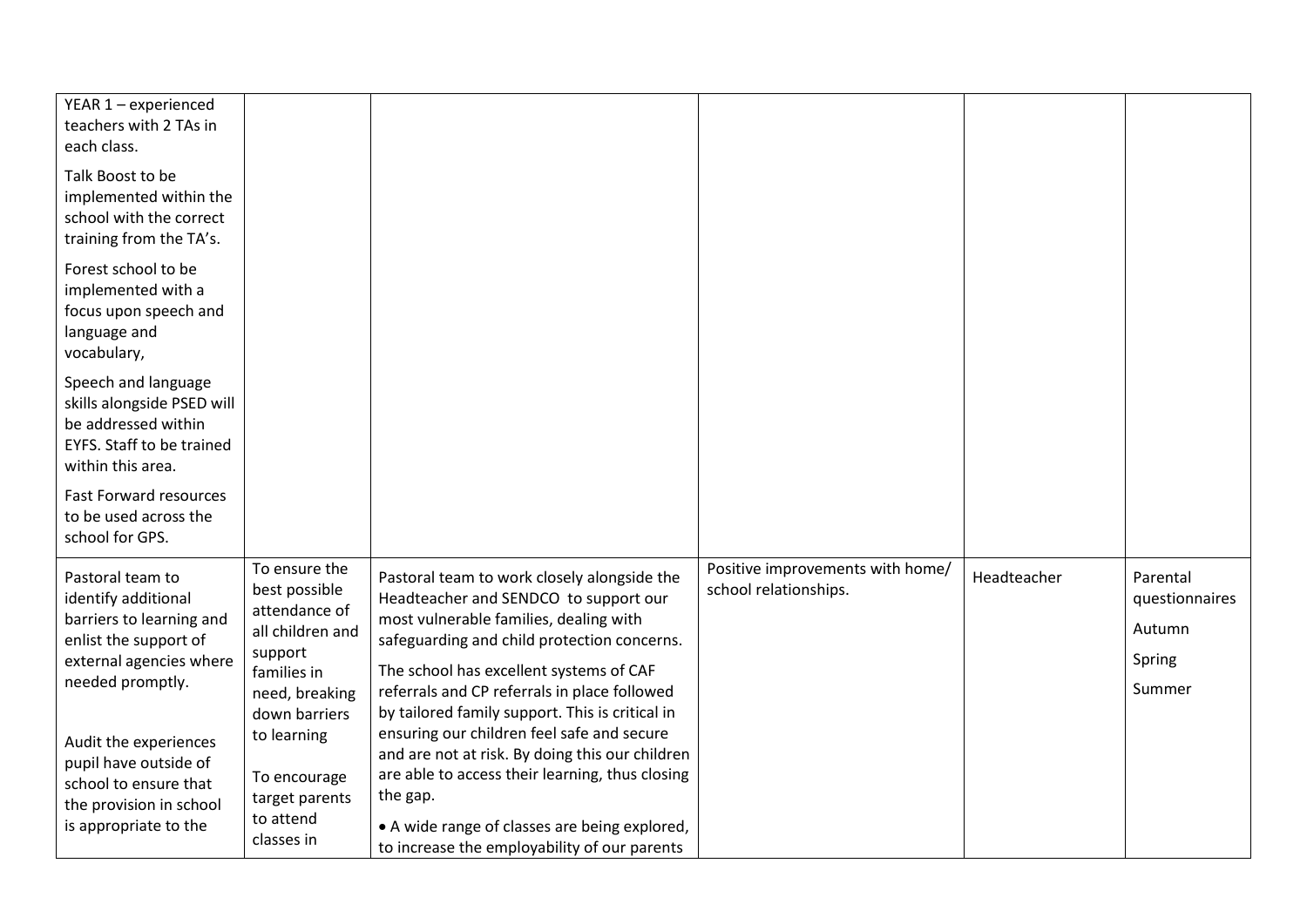| children at St James                            | school,            | and give them ideas on how to help their     |                                    |             |                      |
|-------------------------------------------------|--------------------|----------------------------------------------|------------------------------------|-------------|----------------------|
| Lanehead.                                       | enabling them      | children with their home-learning at home.   |                                    |             |                      |
|                                                 | to support         | The classes also break down social barriers, |                                    |             |                      |
|                                                 | their child at     | so families can access provisions in school, |                                    |             |                      |
| Audit the visits and                            | home and help      | impacting on their self esteem and           |                                    |             |                      |
| visitors to school to                           | toward             | confidence to support their children at      |                                    |             |                      |
| ensure that where                               | improving          | home                                         |                                    |             |                      |
| possible all pupils are                         | attainment.        |                                              |                                    |             |                      |
| able to access the                              |                    |                                              |                                    |             |                      |
| curriculum,                                     | <b>Barriers to</b> |                                              |                                    |             |                      |
| Audit the use of IT                             | learning will be   |                                              |                                    |             |                      |
| within the classrooms                           | addressed with     |                                              |                                    |             |                      |
| such as VI resources and                        | pupils ready to    |                                              |                                    |             |                      |
|                                                 | learn.             |                                              |                                    |             |                      |
| online reading / times<br>tables resources etc. |                    |                                              |                                    |             |                      |
|                                                 |                    |                                              |                                    |             |                      |
|                                                 |                    |                                              |                                    |             |                      |
| Re design the                                   |                    |                                              |                                    |             |                      |
| homework policy with                            |                    |                                              |                                    |             |                      |
| all stakeholders in                             |                    |                                              |                                    |             |                      |
| relation to the pupils                          |                    |                                              |                                    |             |                      |
| with PPG - resources                            |                    |                                              |                                    |             |                      |
|                                                 |                    |                                              |                                    |             |                      |
| needed for art projects                         |                    |                                              |                                    |             |                      |
| etc, payments for trips -<br>advance notice etc |                    |                                              |                                    |             |                      |
|                                                 |                    |                                              |                                    |             |                      |
| Development and use of                          | Increased          | Lunchtimes and playtimes organised to        | Monitoring of PPG Pupils by Sports | Sports Lead | <b>Boxall online</b> |
| Sports Lead through                             | activity both in   | encourage increased activity and             | lead                               |             | GL                   |
| school to support pupils                        | and out of         | participation in active games will improve   |                                    |             | £150                 |
| with fine and gross                             | classroom.         | the mental health of pupils.                 |                                    |             |                      |
| motor skills linked to                          | Monitoring of      |                                              |                                    |             | TA Nurture           |
| core curriculum.                                | PPG pupils in      |                                              |                                    |             | <b>BFCitC Monday</b> |
|                                                 | out-of-school      |                                              |                                    |             | each week            |
|                                                 | learning/activiti  |                                              |                                    |             | working with         |
|                                                 | es to be           |                                              |                                    |             | PPG pupils and       |
|                                                 | improved           |                                              |                                    |             |                      |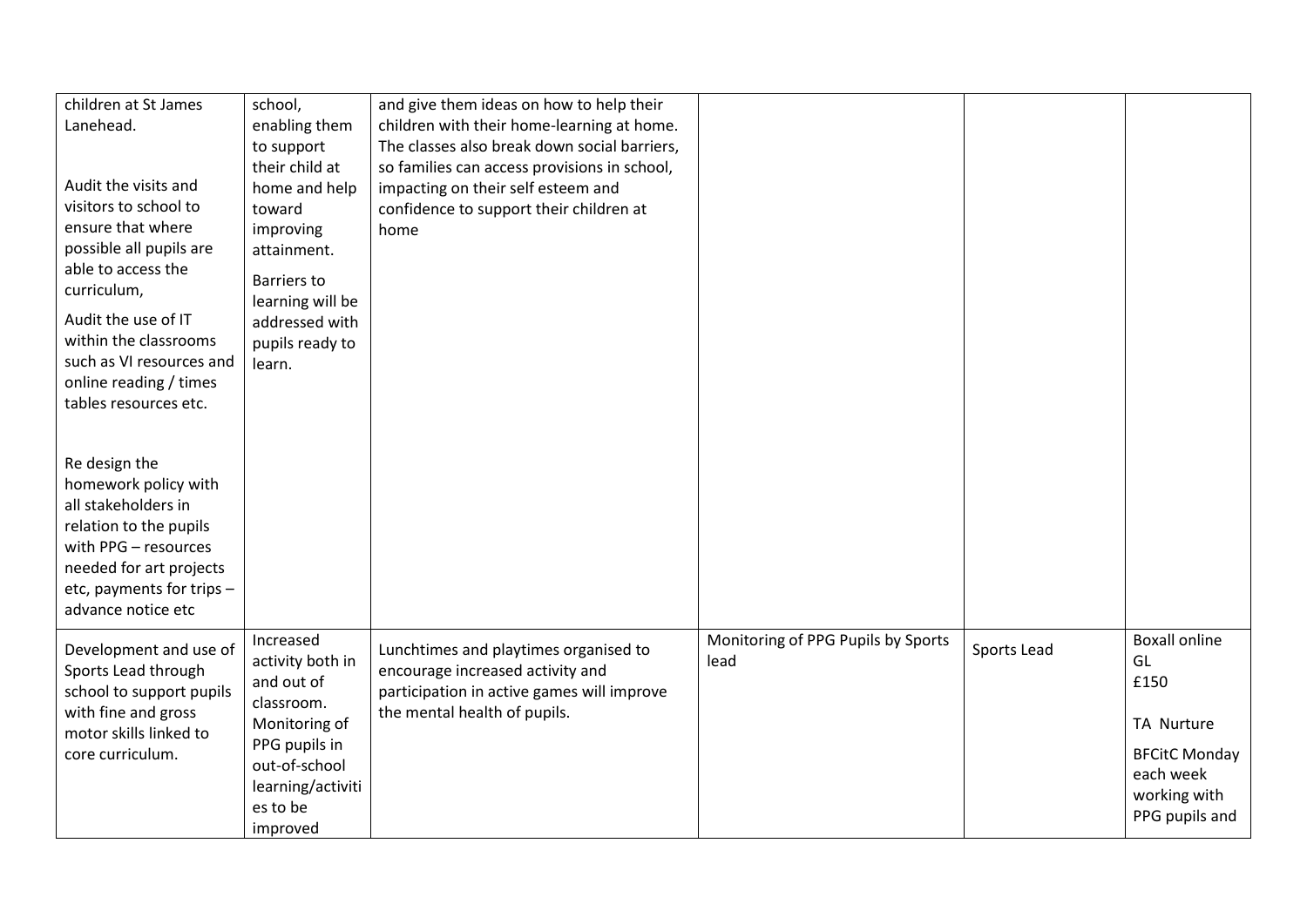|                                                                  |                                                                                                                    |                                                                                                                                                                                                                                                                                                                                      |                                                                                                                                                                                                                                                                                                                                                      |                                                                                                                      | pupils who<br>have SEMH.                                                                                        |
|------------------------------------------------------------------|--------------------------------------------------------------------------------------------------------------------|--------------------------------------------------------------------------------------------------------------------------------------------------------------------------------------------------------------------------------------------------------------------------------------------------------------------------------------|------------------------------------------------------------------------------------------------------------------------------------------------------------------------------------------------------------------------------------------------------------------------------------------------------------------------------------------------------|----------------------------------------------------------------------------------------------------------------------|-----------------------------------------------------------------------------------------------------------------|
| For identified gaps in<br>learning to be<br>addressed.           | Varied<br>interventions<br>(according to<br>need) to be<br>provided<br>before (and<br>sometimes<br>during) school. | Gaps identified in formative assessment<br>allow for precisely targeted teaching to<br>remedy these. Meta-Analysis of research by<br>John Hattie breaks down quality teaching<br>into:<br>. Pupils having clear goals/objectives.<br>• Teachers providing pupils with<br>modelling/scaffolding/appropriate steps to<br>achieve them. | Targeted additional adult support<br>in every classroom. Key Stage<br><b>Coordinators Termly</b>                                                                                                                                                                                                                                                     | <b>Targeted additional</b><br>adult support in<br>every classroom.<br><b>Key Stage</b><br><b>Coordinators Termly</b> | Targeted<br>additional<br>adult support<br>in every<br>classroom. Key<br><b>Stage</b><br>Coordinators<br>Termly |
| For selected pupils to be<br>supported in accessing<br>learning. | 1:1 support for<br>disadvantaged<br>pupils who<br>require it. 20<br>hours per week<br>offering 1:1<br>support      | 2008, the National Foundation for<br>Educational Research & TDA, found that, 'a<br>culture of mentoring and coaching will, over<br>time, have an impact on young people and<br>their learning.                                                                                                                                       | Internal tracking systems will<br>support the identification of PP<br>who are not achieving their<br>potential. Provision maps will<br>ensure that appropriate<br>intervention and provisions is in<br>place. Half termly pupil progress<br>meetings will be used to frequently<br>review the impact of quality first<br>teaching and interventions. | SENCO                                                                                                                | <b>TERMLY</b>                                                                                                   |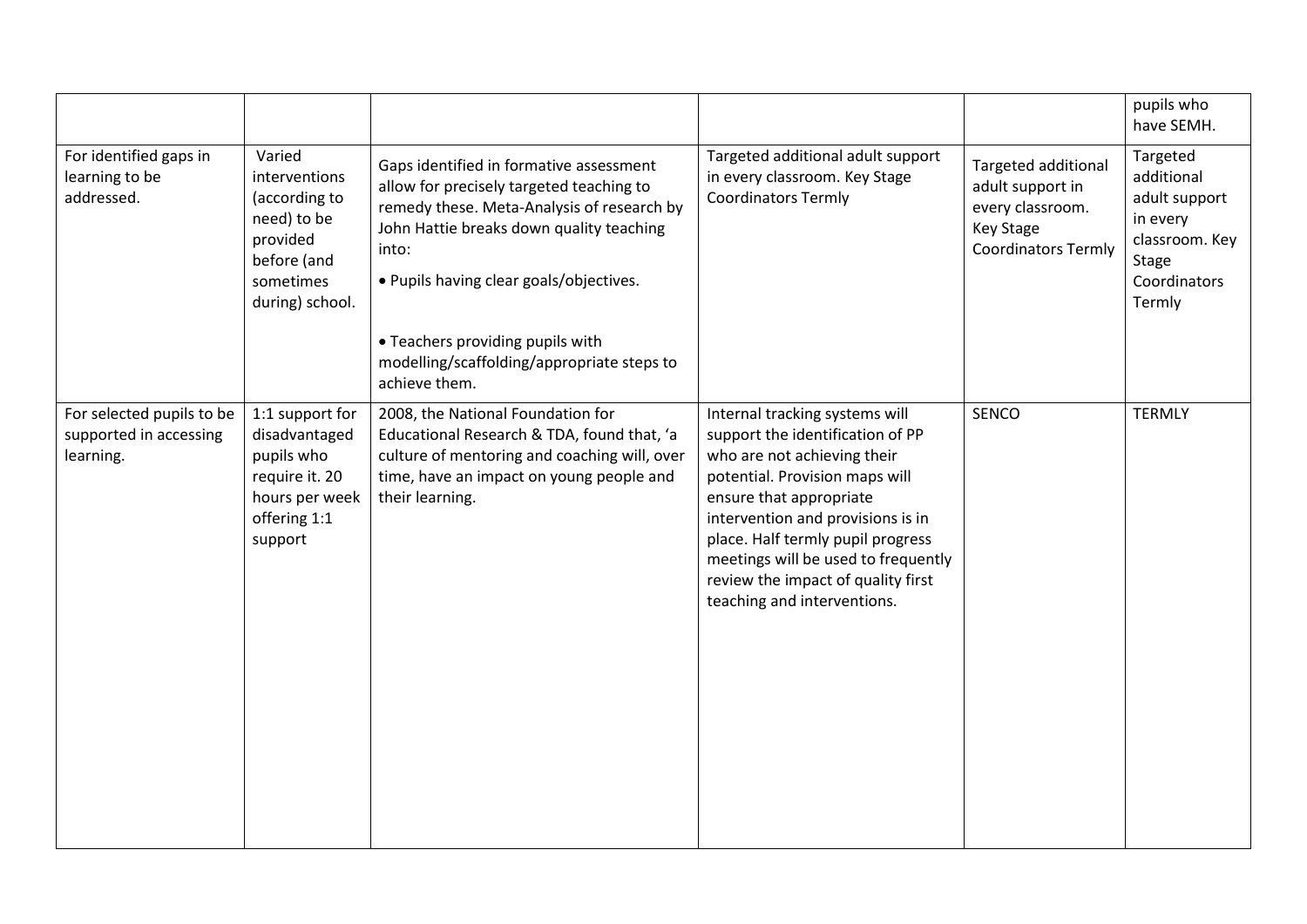|                                                                                                                                                                                                | Targeted support                                                          |                                                                                                                                                                          |                                                                                             |                             |                                                   |  |
|------------------------------------------------------------------------------------------------------------------------------------------------------------------------------------------------|---------------------------------------------------------------------------|--------------------------------------------------------------------------------------------------------------------------------------------------------------------------|---------------------------------------------------------------------------------------------|-----------------------------|---------------------------------------------------|--|
| Action                                                                                                                                                                                         | Intended<br>outcome(s)                                                    | What is the evidence and rationale for this<br>choice?                                                                                                                   | How will you ensure it is effectively<br>implemented?                                       | <b>Staff lead</b>           | When will you<br>review<br>implementatio<br>$n$ ? |  |
| To address and improve<br><b>Social and emotional</b><br>development; anxiety<br>and lack of resilience,<br>behaviour for learning<br>Train staff in ACES.                                     | Children to<br>develop<br>confidence and<br>independence<br>in addressing | Children have a clear pathway and<br>strategies to be able to regulate and<br>communicate their social and emotional<br>needs.<br>School to engage within the BIV on all | Children are able to problem solve,<br>use strategies taught.<br>CPOMS review of incidents. | SENDCO and<br>pastoral team | Termly                                            |  |
| Increase staff<br>knowledge of referrals,<br>support.<br>Pastoral team to attend<br>local cluster and train to<br>be Mental Health First<br>Aiders.<br>Use of interventions<br>bespoke nurture | issues arising.<br>Improve<br>children's self-<br>esteem                  | levels. Pastoral team to attend pastoral<br>meetings and Headteacher to attend<br>Burnley Professionals group and the panel.                                             |                                                                                             |                             |                                                   |  |
| support to improve<br>social and emotional<br>wellbeing<br>Access to group work,<br>such as Yoga to improve<br>resilience, reduce<br>anxiety and enable<br>children to learn.                  | Improve<br>children's self-<br>esteem                                     | Increased staff awareness of strategies to<br>support pupils and referral to appropriate<br>intervention and support                                                     | Soft evidence needs support of PSHE<br>PIVATS and Boxall Profile.                           |                             |                                                   |  |
| Operation<br><b>Empowerment with SLT</b><br>project to be run<br>throughout the year.                                                                                                          | Improve<br>children's self-<br>esteem                                     | Evidence of improved emotional well being<br>and emotional intelligence of pupils.                                                                                       |                                                                                             |                             |                                                   |  |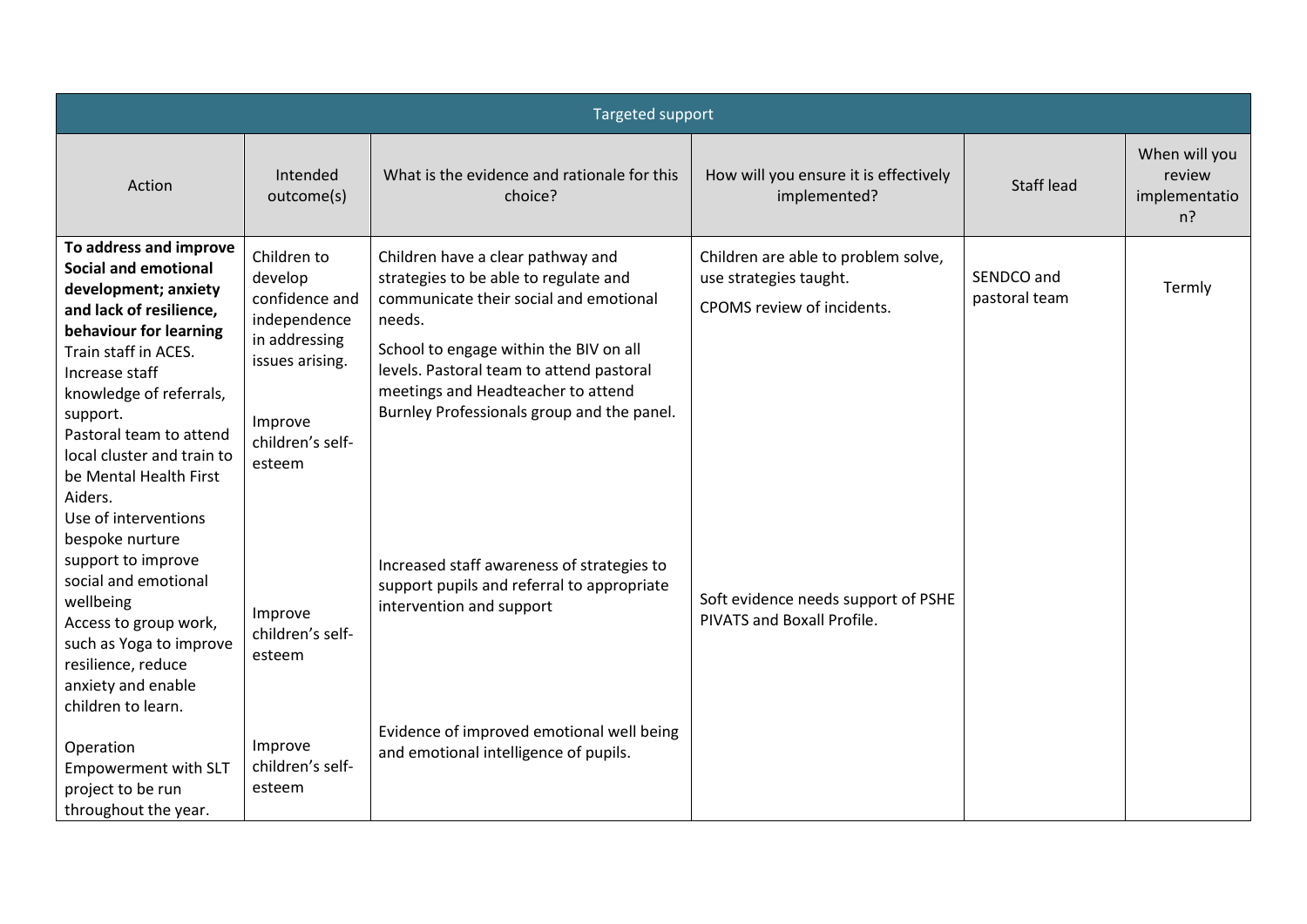| SLT time to train all staff<br>and review the<br>outcomes and impact<br>upon the whole school<br>with a particular focus<br>upon SEMH and<br>wellbeing. |  |  |  |
|---------------------------------------------------------------------------------------------------------------------------------------------------------|--|--|--|
| Snack- ensure children<br>have had a nutritious<br>start to the day,<br>enabling them to learn.                                                         |  |  |  |
| • To engage children in<br>extra-curricular<br>provision, widening<br>their opportunities                                                               |  |  |  |
| • To ensure all children<br>have access to school<br>visits to enrich the<br>curriculum and remove<br>the potential cost<br>barrier.                    |  |  |  |
| · Involve PP children in<br>cluster work, visiting<br>other schools and<br>widening their<br>experiences.                                               |  |  |  |